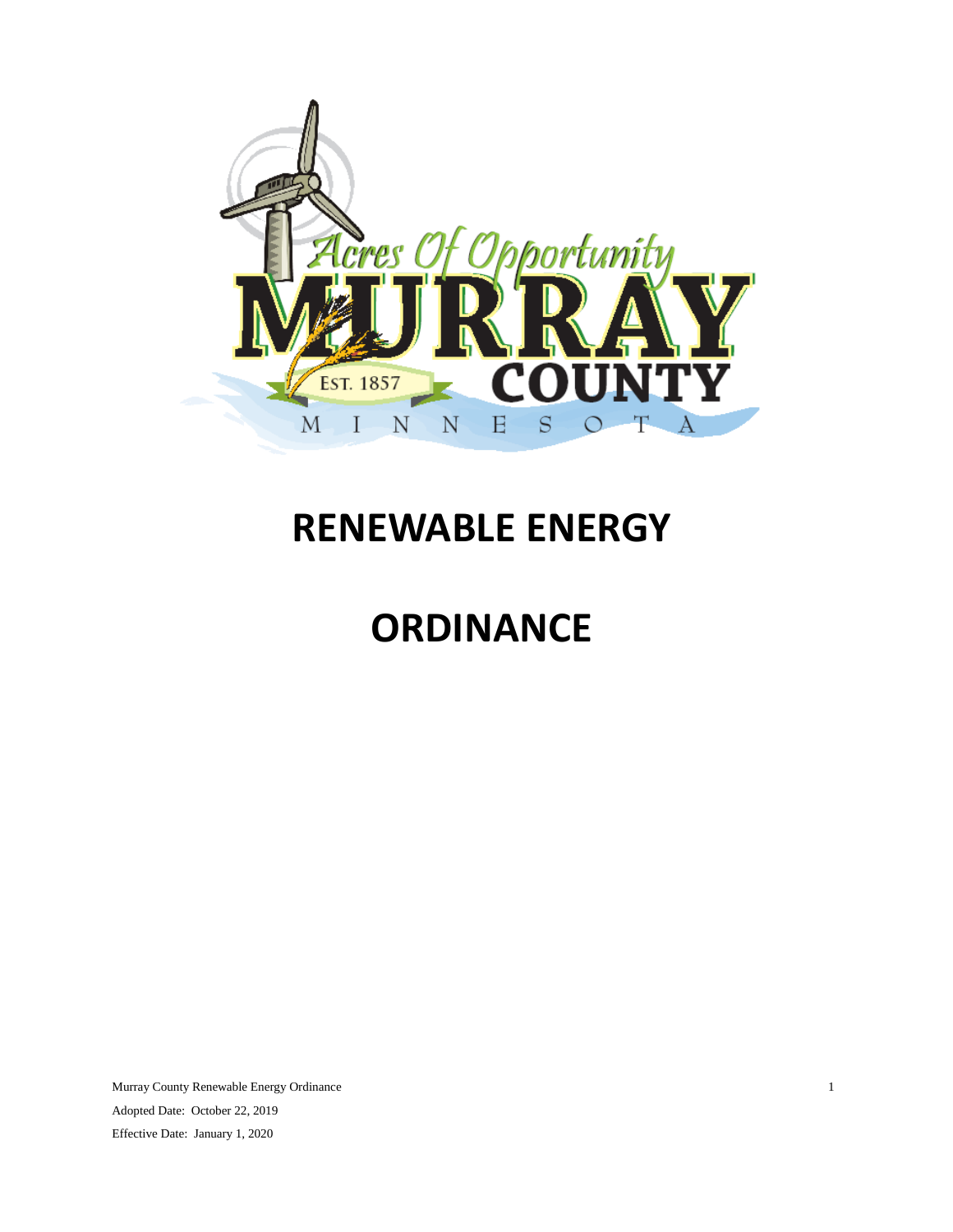| <b>TABLE OF CONTENTS</b>                                               |
|------------------------------------------------------------------------|
|                                                                        |
|                                                                        |
|                                                                        |
|                                                                        |
|                                                                        |
|                                                                        |
|                                                                        |
|                                                                        |
|                                                                        |
|                                                                        |
|                                                                        |
|                                                                        |
|                                                                        |
|                                                                        |
|                                                                        |
|                                                                        |
| SECTION 702. PERMITTED AND CONDITIONAL USES FOR SOLAR ENERGY SYSTEMS20 |
|                                                                        |
|                                                                        |
|                                                                        |
|                                                                        |
|                                                                        |
|                                                                        |
| ARTICLE 9 REQUIREMENTS AND STANDARDS FOR SOLAR ENERGY SYSTEMS 24       |
|                                                                        |
|                                                                        |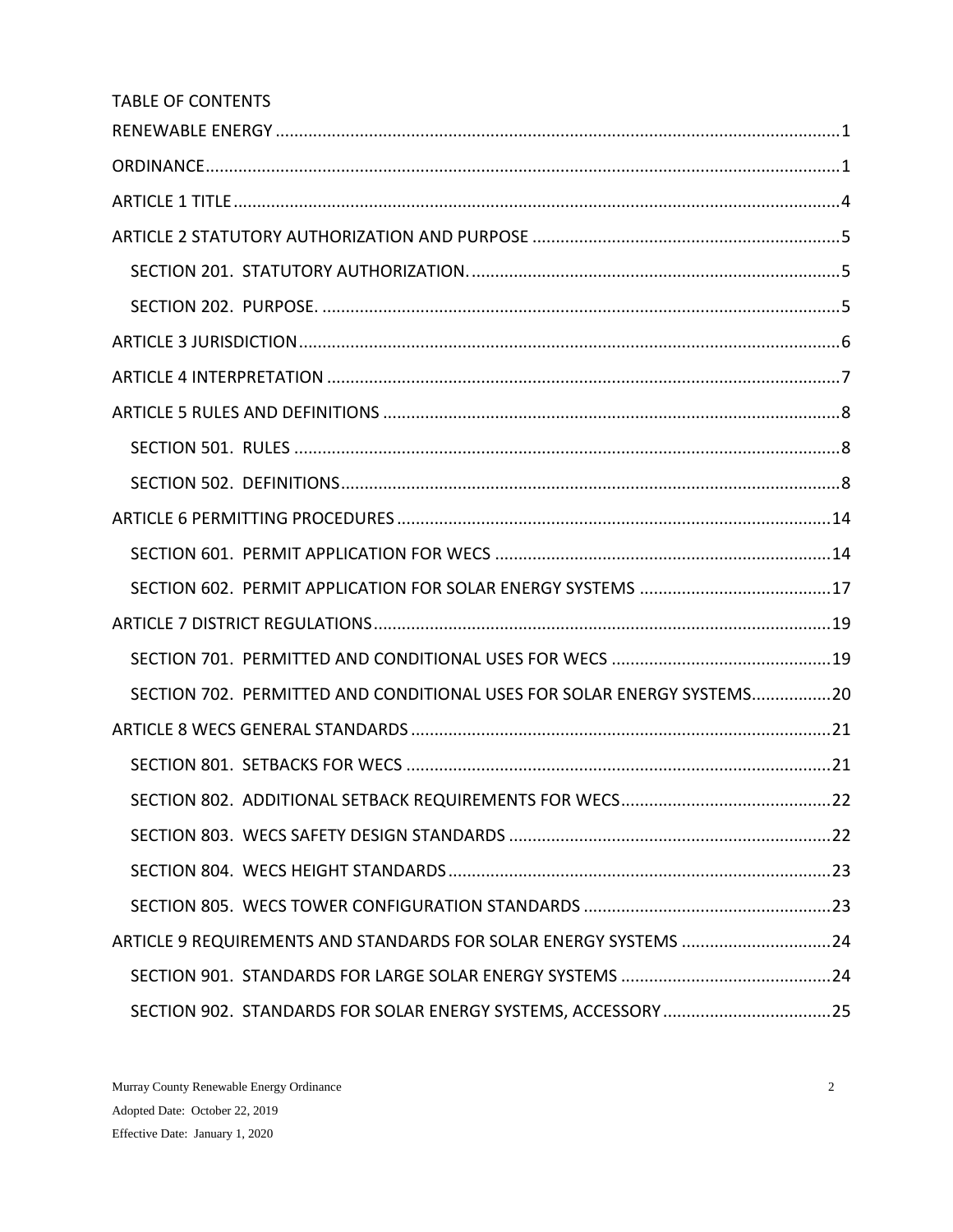| SECTION 1005. AVOIDANCE AND MITIGATION OF DAMAGES TO PUBLIC INFRASTRUCTURE  29 |  |
|--------------------------------------------------------------------------------|--|
|                                                                                |  |
|                                                                                |  |
| ARTICLE 11 ENFORCEMENT, VIOLATIONS, REMEDIES, PENALTIES AND FEES32             |  |
| SECTION 1101. ENFORCEMENT, VIOLATIONS, REMEDIES, AND PENALTIES 32              |  |
|                                                                                |  |
|                                                                                |  |
|                                                                                |  |
|                                                                                |  |
|                                                                                |  |
|                                                                                |  |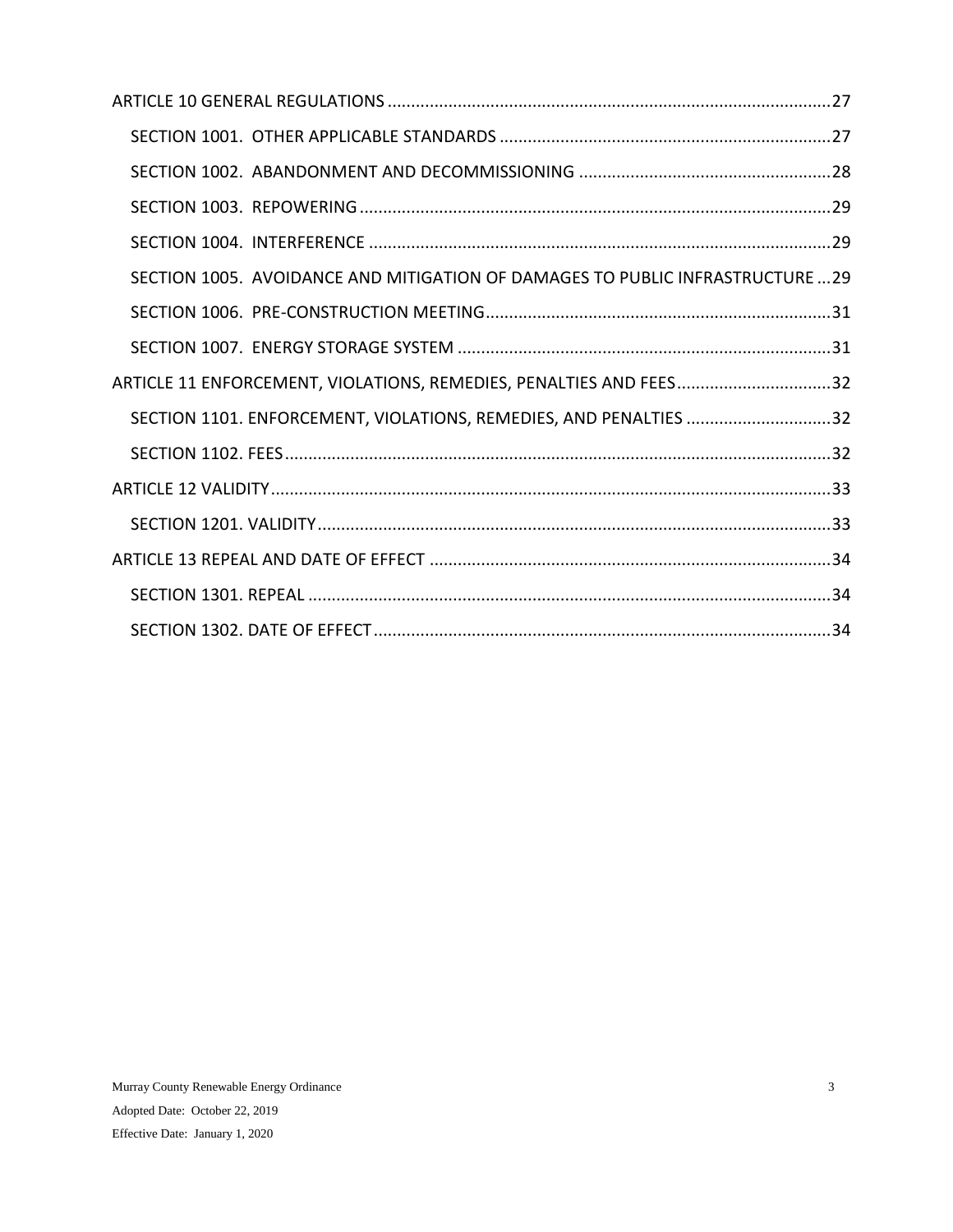## <span id="page-3-0"></span>**ARTICLE 1 TITLE**

The title of this ordinance is the Murray County Renewable Energy Ordinance and will be referred to herein as "this Ordinance".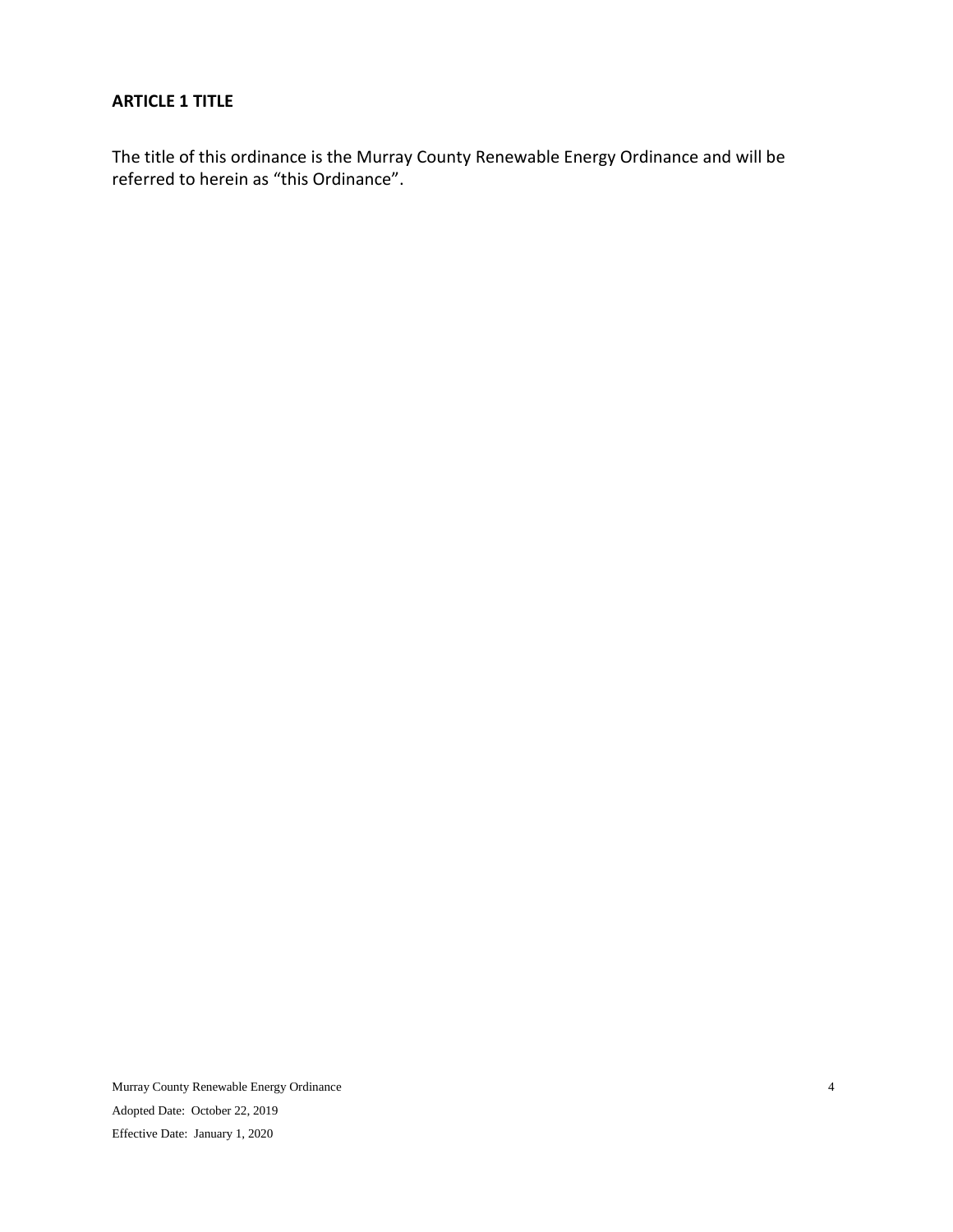## <span id="page-4-0"></span>**ARTICLE 2 STATUTORY AUTHORIZATION AND PURPOSE**

## <span id="page-4-1"></span>SECTION 201. STATUTORY AUTHORIZATION.

This Ordinance is adopted pursuant to the authorization and policies contained in Minnesota Statutes 216B and 394, or successor statutes.

<span id="page-4-2"></span>SECTION 202. PURPOSE.

- 1. This Ordinance is established to set forth processes for permitting Renewable Energy from eligible energy technology as described in Minnesota Statutes 216B.1691, or successor statutes, to promote the health, safety, and general welfare of the citizens of Murray County, and shall include, but not be limited to, the following:
	- A. Wind Energy Conversion Systems (WECS) with a rated capacity of less than 25,000 kilowatts (kW) or twenty-five (25) megawatts (MW), and to regulate the installation and operation of WECS within Murray County not otherwise subject to siting and oversight by the State of Minnesota pursuant to Minnesota Statutes, Chapter 216F, or successor statutes.
	- B. Large and small Solar Energy Systems, and to regulate the installation and operation of a Solar Energy System within Murray County pursuant to Minnesota Statutes Chapters 216C.25, 500.30, or successor statutes, and Minnesota Rules Chapter 1325.1100, as amended.
- 2. This Ordinance implements the following Murray County Comprehensive Plan Goals: Energy Facilities and Renewable Energy. (Goal F.3)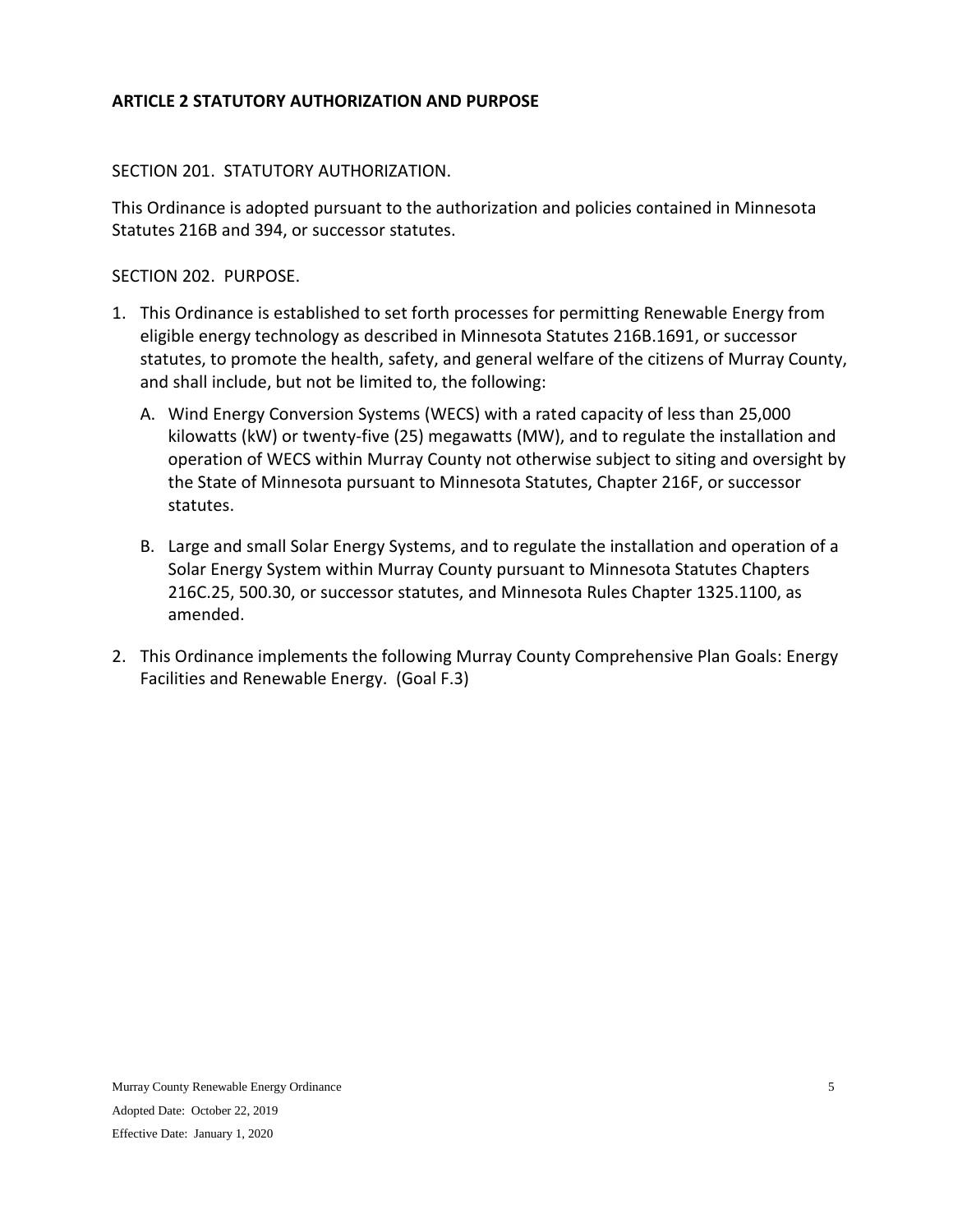## <span id="page-5-0"></span>**ARTICLE 3 JURISDICTION**

The jurisdiction of this Ordinance shall apply to all areas in Murray County outside of the incorporated limits of municipalities, except those areas in Article 12, Section 1214.2 of the Murray County Zoning Ordinance.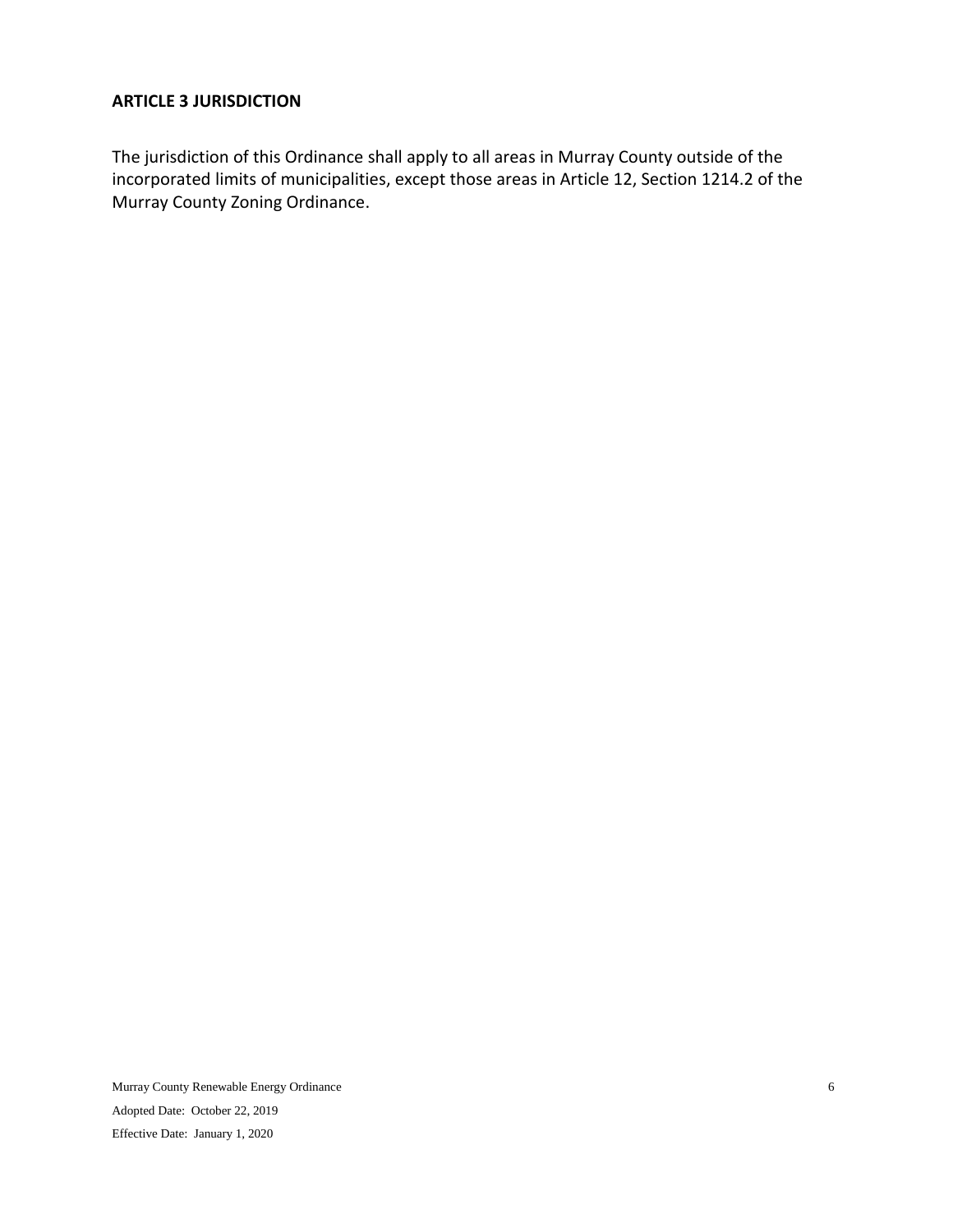#### <span id="page-6-0"></span>**ARTICLE 4 INTERPRETATION**

This Ordinance shall, at a minimum, promote and protect the public health, safety, and general welfare. Where the provisions of this Ordinance impose greater restrictions than those of any statute, ordinance or regulations, the provisions of this Ordinance shall be controlling. Where the provisions of any statute, ordinance or regulation impose greater restrictions than this Ordinance, the provisions of such statute, other ordinance, or regulation shall be controlling.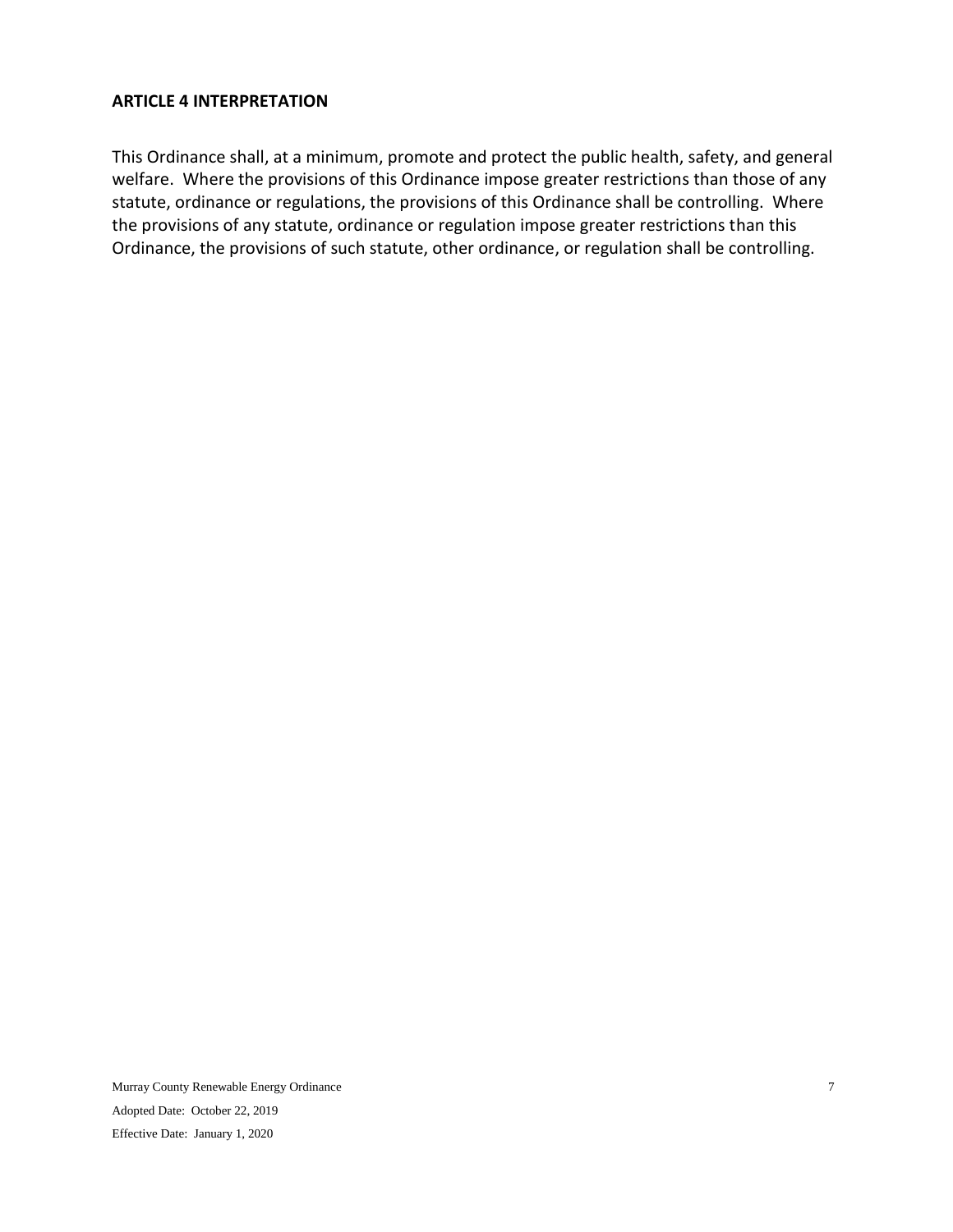#### <span id="page-7-0"></span>**ARTICLE 5 RULES AND DEFINITIONS**

#### <span id="page-7-1"></span>SECTION 501. RULES

For the purpose of this Ordinance, the following terms shall have the meaning given to them in this Article:

- 1. To the extent a term is used in this Ordinance is not defined in this Article, the term shall have the meaning given in the Murray County Zoning Ordinance.
- 2. The terms "must" and "shall" are mandatory and the terms "may" and "should" are permissive.
- 3. Unless otherwise defined, terms shall be given their common and ordinary meaning.

#### <span id="page-7-2"></span>SECTION 502. DEFINITIONS

- **1. Aggregated Project.** Aggregated projects are those which are developed and operated in a coordinated fashion, but which have multiple entities separately owning one or more of the individual WECS within the larger project. Associated infrastructure such as power lines and transformers that service the facility may be owned by a separate entity but are also included as part of the aggregated project.
- **2. Aircraft Detection Lighting Systems (ADLS).** Sensor-based systems designed to detect aircraft as they approach an obstruction or group of obstructions; these systems automatically activate the appropriate obstruction lights until they are no longer needed by the aircraft. This technology reduces the impact of nighttime lighting on nearby communities and migratory birds and extends the life expectancy of obstruction lights.
- **3. Array (Solar).** Any number of solar photovoltaic modules or collectors connected together to provide a single electrical output.
- **4. Board.** Murray County Board of Commissioners.
- **5. Board of Adjustment.** The Murray County Board of Adjustment as created by the Murray County Zoning Ordinance and appointed by the Board.
- **6. C-BED (Community-based energy development) Project.** Based on the total name plate generating capacity, C-BED Projects are considered to be (1) Micro-WECS, (2) Non-Commercial WECS or (3) Commercial WECS as defined in this Article.
- **7. Commercial WECS.** A WECS equal to or greater than 200 feet in total height.
- **8. Comprehensive Plan.** The Murray County Comprehensive Land Use Plan, as adopted and amended.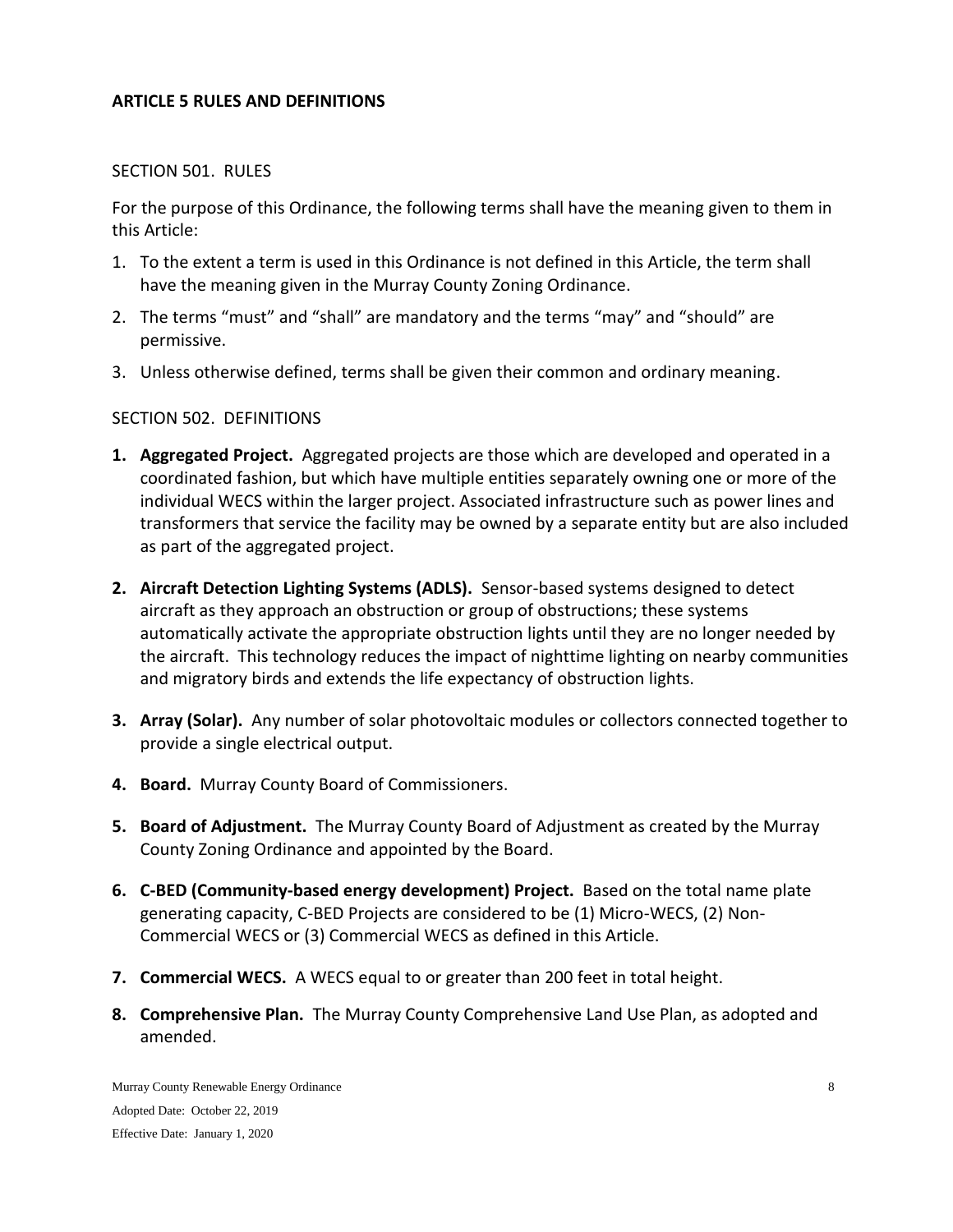- **9. Conditional Use.** A land use or development as is defined by the Murray County Zoning Ordinance that would not be appropriate generally but may be allowed with appropriate restrictions as provided by official controls upon the finding that: (1) certain conditions as detailed in the Zoning Ordinance exist, and (2) the structure and/or land use conform to the comprehensive land use plan of the County and (3) is compatible with the existing neighborhood.
- **10. County.** Murray County, Minnesota.
- **11. Decommissioning Plan.** The planned and orderly removal of the physical components of a renewable energy system and all accessory facilities, and restoration of the site.
- **12. Department**. The Murray County Environmental Services Office.
- **13. DNR.** Minnesota Department of Natural Resources.
- **14. Eligible Energy Technology.** As defined in Minnesota Statutes 216B.1691.
- **15. Energy Storage Systems.** Mechanism(s) to contain useful energy which can then be used at some later time in the future. Acceptable methods and technologies used to store various forms of energy include, but are not limited to, Batteries (Lithium ion, lead acid, lithium iron. Or other battery technologies), Flow Batteries, Flywheels, Compressed Air, Pumped Hydropower, and Thermal.
- **16. FAA.** Federal Aviation Administration.
- **17. Fall Zone.** The area, defined as the furthest distance from the tower base, in which a guyed tower will collapse in the event of a structural failure.
- **18. Feeder Line.** Power lines that transport electrical power from one or more wind turbines to the point of interconnection with a high voltage transmission line.
- **19. Flicker**. The moving shadow cast by the rotating blades of a WECS, or any intermittent, repetitive, or rhythmic lighting effect that is a direct result of rotating WECS blades.
- **20. Generator nameplate capacity.** The maximum rated output of electrical power production of a generator under specific conditions designated by the manufacturer with a nameplate physically attached to the generator.
- **21. High-voltage transmission line.** A conductor of electric energy and associated facilities designed for and capable of operation at a nominal voltage of one hundred (100) kilovolts or more and is greater than 1,500 feet in length.
- **22. Hub Height**. The distance from the ground to the center axis of the turbine rotor.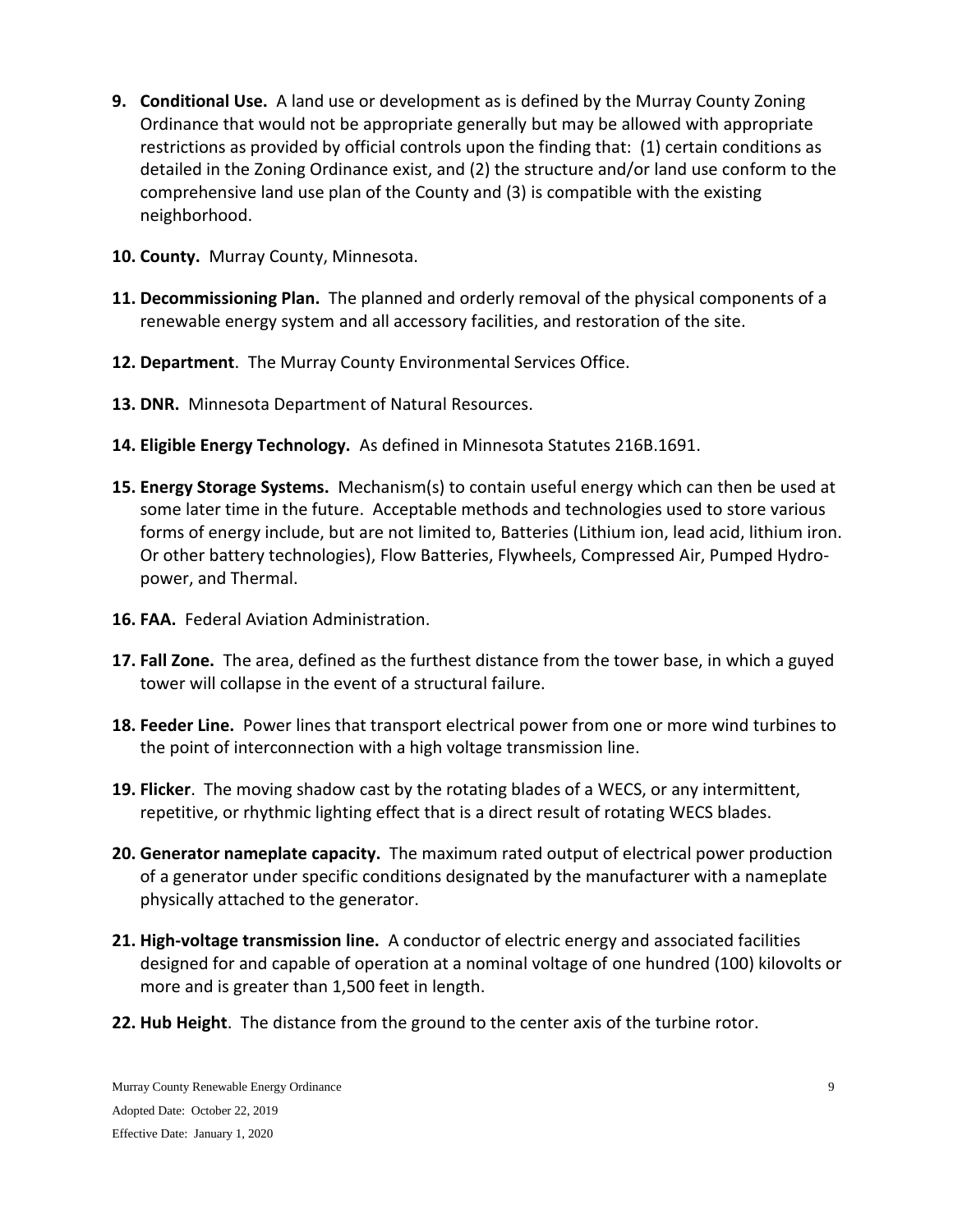- **23. Meteorological Tower.** For the purposes of this Ordinance, meteorological towers are those towers which are erected primarily to measure wind speed and directions plus other data relevant to siting WECS. Meteorological towers do not include towers and equipment used by airports, the Minnesota Department of Transportation, or other similar applications to monitor weather conditions.
- **24. Micro-WECS.** A WECS which is less than one hundred (100) feet in total height.
- **25. MnDOT**. Minnesota Department of Transportation.
- **26. MPCA.** Minnesota Pollution Control Agency.
- **27. Nameplate Capacity.** The total maximum rated output of a solar energy system.
- **28. Native Prairie Plan.** The plan shall address steps to be taken to identify native prairie within the project area, measures to avoid impacts to native prairie, including foundations, access roads, underground cable and transformers, shall not be placed in native prairie unless addressed in the prairie protection and management plan.
- **29. Non-Commercial WECS.** A WECS equal to or greater than one hundred (100) feet in total height, but less than 200 feet in total height.
- **30. Photovoltaic Meter**. A meter used for the planning and maintenance of solar energy systems to identify the best location and to check modules for efficiency.
- **31. Power Purchase Agreement.** A legally enforceable agreement between two or more persons where one or more of the signatories agrees to provide electrical power and one or more of the signatories agrees to purchase the power.
- **32. Project Boundary/Property line.** The boundary line of the area over which the entity applying for a WECS permit has legal control for the purposes of installation of a WECS. This control may be attained through fee title ownership, easement, or other appropriate contractual relationship between the project developer and landowner.
- **33. Public conservation lands.** Land owned in fee title by State or Federal agencies and managed specifically for [grassland] conservation purposes, including but not limited to State Wildlife Management Areas, State Parks, State Scientific and Natural Areas, federal Wildlife Refuges and Waterfowl Production Areas. For the purposes of this article, public conservation lands will also include lands owned in fee title by non-profit conservation organizations. Public conservation lands do not include private lands upon which conservation easements have been sold to public agencies or non-profit conservation organizations.
- **34. Renewable Energy System.** A collection of energy from sources that are not easily depleted such as moving water (hydro, tidal and wave power), biomass, geothermal energy, solar energy, wind energy, and energy from solid waste treatment plants.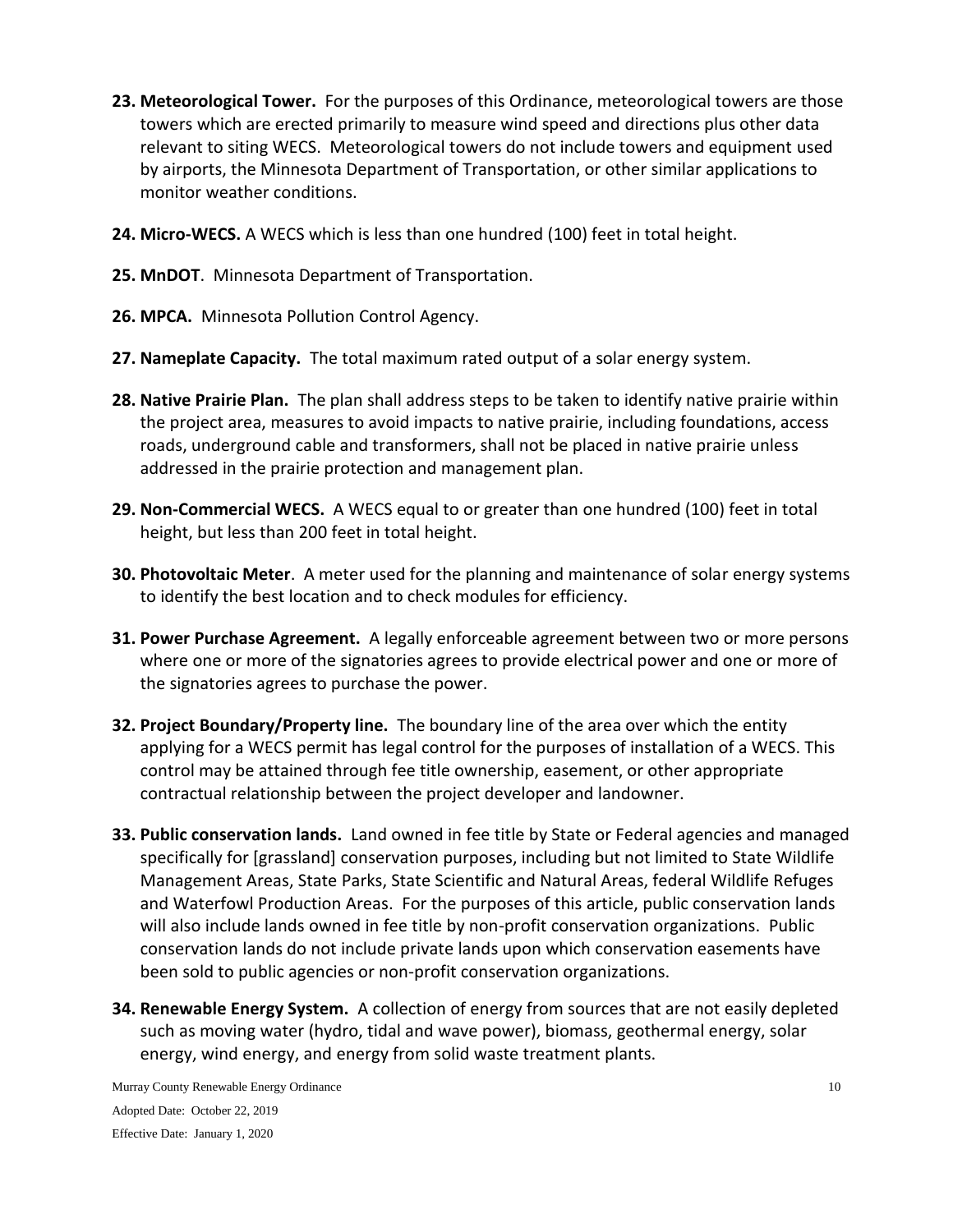- **35. Repowering.** Rebuilding a renewable energy system on a previously impacted site, preserving the existing compatible land uses.
- **36. Repowering, Full**. A full decommissioning and repowering of a renewable energy system on a previously impacted site.
- **37. Repowering, Partial**. A partial rebuilding of a renewable energy system where existing components are retrofitted or replaced to improve efficiency and extend the life of the system (e.g. replacing, refurbishing or retrofitting turbines, blades, gearboxes, generators, switchgears, panels, etc.).
- **38. Rotor diameter (RD).** The diameter of the circle described by the moving rotor blades.
- **39. Solar Collector.** A device, structure, or part of a device or structure for which the primary purpose is to transform solar radiant energy into thermal, mechanical, chemical, or electrical energy.
- **40. Solar Energy.** Radiant energy received from the sun that can be collected in the form of heat or light by a solar collector.
- **41. Solar Energy Device.** A system or series of mechanisms designed primarily to provide heating, cooling, electrical power, mechanical power, solar daylighting or to provide any combination of the foregoing by means of collecting and transferring solar generated energy into such uses either by active or passive means. Said systems may also have the capacity to store energy for future utilization. Passive solar energy systems shall clearly be designed as a solar energy device, such as a trombe wall, and not merely part of a normal structure, such as a window.
- **42. Solar Energy Easement.** A right, whether or not stated in the form of a restriction, easement, covenant, or condition, in any deed, will, or other instrument executed by or on behalf of any owner of land or solar sky space for the purpose of ensuring adequate exposure of a solar energy system as defined in Minnesota Statutes 216C.06, Subdivision 17, or successor statutes, to solar energy. Required contents of a Solar Easement are defined in Minnesota Statutes 500.30, or successor statutes.
- **43. Solar energy system.** A set of devices and associated facilities, including energy storage systems, whose primary purpose is to collect solar energy and convert and store it for useful purposes including heating and cooling buildings or other energy-using processes, or to produce generated power by means of any combination of collecting, transferring, or converting solar-generated energy.
- **44. Solar Energy System, Accessory Use.** A solar energy system that is secondary to the primary use of the parcel on which it is located, and which is directly connected to or designed to serve the energy needs of the primary use. Excess power may be sold to a power company.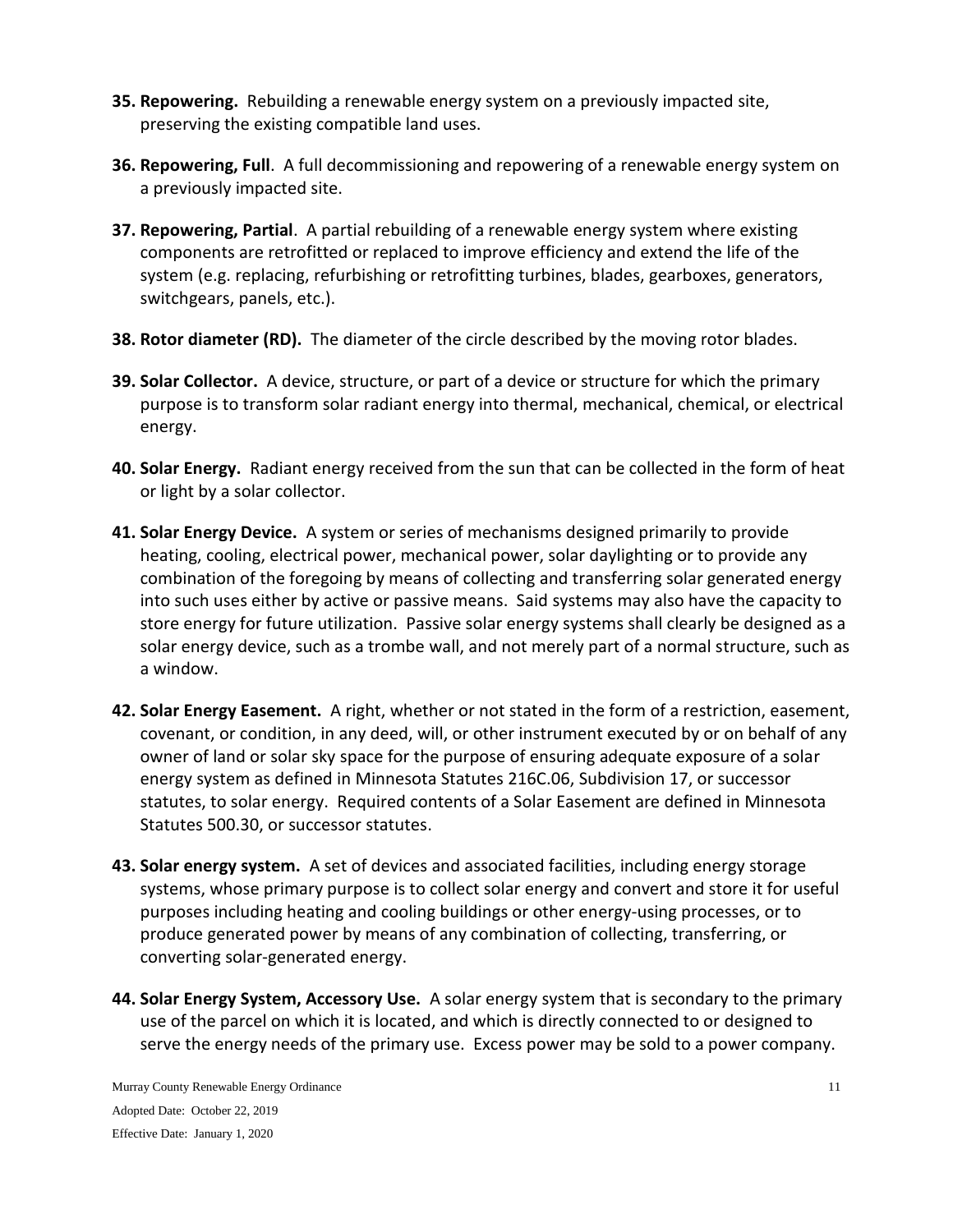- **45. Solar Energy System, Active**. A solar energy system whose primary purpose is to harvest energy by transforming solar energy into another form of energy or transferring heat from a collector to another medium using mechanical, electrical, or chemical means.
- **46. Solar Energy System, Building Integrated**. An active solar energy system that is an integral part of a principal or accessory building, rather than a separate mechanical device, replacing or substituting for an architectural or structural component of the building. Such systems include, but are not limited to, solar energy systems that function as roofing materials, windows, skylights, and awnings.
- **47. Solar Energy. System, Grid-intertie.** A photovoltaic solar energy system that is connected to an electric circuit served by an electric utility company.
- **48. Solar Energy System, Ground-mounted.** A solar collector(s) located on the surface of the ground. The collector(s) may or may not be physically affixed or attached to the ground. Ground-mounted systems include pole-mounted systems.
- **49. Solar Energy System, Large**. A solar energy system with a nameplate capacity of forty (40) kilowatts or more.
- **50. Solar Energy System, Off-grid.** A photovoltaic solar energy system in which the circuits energized by the solar energy system are not electrically connected in any way to electric circuits that are served by an electric utility company.
- **51. Solar Energy System, Passive**. A solar energy system that captures solar light or heat without transforming it to another form of energy or transferring the heat via a heat exchanger.
- **52. Solar Energy System, Primary Use**. A solar energy system which is the primary land use for the parcel on which it is located, and which generates power for sale to a power company, or other off-premise consumer.
- **53. Solar Energy System, Roof-mounted.** Solar collector(s) located on the roof of a building or structure. The collector(s) may or may not be physically affixed or attached to the roof.
- **54. Solar Energy System, Small**. A solar energy system with a nameplate capacity of less than forty (40) kilowatts.
- **55. Solar Energy System, Wall-mounted.** Solar collector(s) located on the wall of a building or structure.
- **56. Substation.** Any electrical facility containing power conversion equipment designed for interconnection with power lines.
- **57. Total Height.** The distance between the ground level at the base of a structure and its tallest vertical extension including any attachment thereon.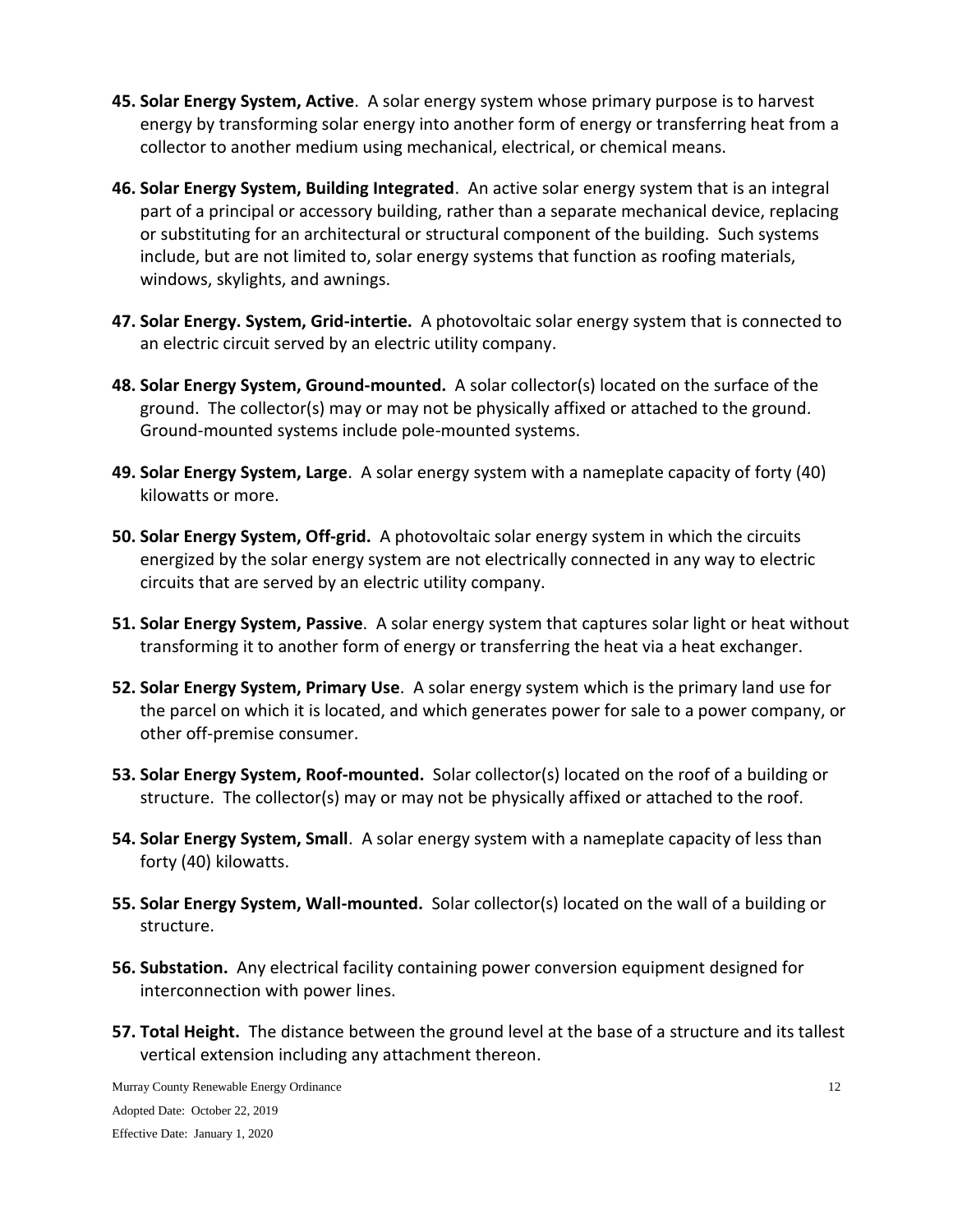- **58. Total Name Plate Capacity.** The total of the maximum rated output of the electrical power production equipment for a WECS project.
- **59. Tower, Renewable Energy.** Towers include vertical structures that support the electrical generator, rotor blades, or meteorological equipment.
- **60. Tracking Solar System.** A solar system that follows the path of the sun during the day to maximize the solar radiation it receives.
- **61. Wind Easement.** A right, whether or not stated in the form of a restriction, easement, covenant, or condition, in any deed, will, or other instrument executed by or on behalf of any owner of land or air space for the purpose of ensuring adequate exposure of a wind power system to the winds. Required contents of a Wind Easement are defined in Minnesota Statutes Section 500.30, or successor statutes.
- **62. Wind Energy Conversion System (WECS).** A device such as a wind charger, windmill, or wind turbine and associated facilities that converts wind energy to electric energy, including, but not limited to: power lines, transformers, substations, and meteorological towers. The energy may be used on-site or distributed into the electrical grid.
- **63. Wind Turbine.** Any equipment that converts the kinetic energy of blowing wind into electrical energy through the use of airfoils or similar devices to capture the wind.
- **64. Windmill, Functional.** A structure utilizing wind power for the pumping of water for agricultural use on the parcel of property on which the windmill is located.
- **65. Windmill, Ornamental.** A non-functional windmill used for decoration.
- **66. Zoning Administrator.** The person duly appointed by the Board and charged with the enforcement of this Ordinance or his/her authorized representative.
- **67. Zoning Ordinance.** The Murray County Zoning Ordinance, as adopted and amended.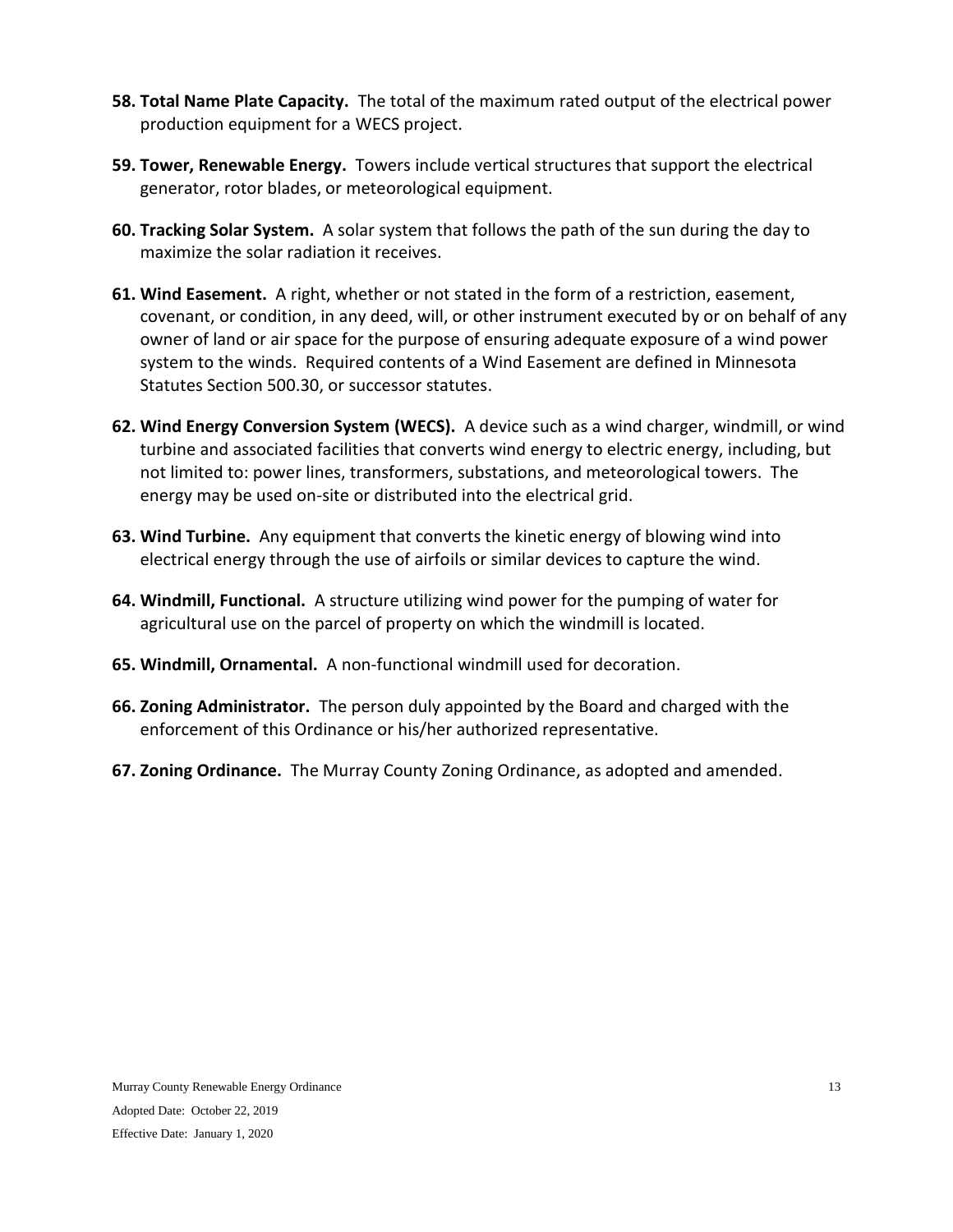## <span id="page-13-0"></span>**ARTICLE 6 PERMITTING PROCEDURES**

#### <span id="page-13-1"></span>SECTION 601. PERMIT APPLICATION FOR WECS

Land Use Permits, Conditional Use Permits and Variances shall be applied for and reviewed under the procedures established in the Murray County Zoning Ordinance and Minnesota Statutes Chapter 394, or successor statutes, except where noted below. An application to the County for a permit under this section is not complete unless it contains the following:

- 1. If required, a letter from the State Agency responsible for size determination of a project, pursuant to Minnesota Statutes 216F.011, or successor statutes.
- 2. The name(s) and address(es) of project applicant(s).
- 3. The name(s) and address(es) of the project owner(s).
- 4. The legal description(s) and address(es) of the land that is the site of the project.
- 5. A description of the project including: Number, type, total name plate generating capacity, tower height, rotor diameter, total height of all wind turbines, and means of interconnecting with the electrical grid.
- 6. Site layout, including the location of project area boundaries (wind rights purchased, leased, or acquired by easement), property lines, roads, wind turbines, electrical wires, interconnection points with the electrical grid, and all related accessory structures. The site layout shall include distances and be drawn to scale.
- 7. Documentation of land ownership or legal control of all property within a project boundary and current land use on the site and surrounding area.
- 8. Signed copy of the Power Purchase Agreement or documentation that the power will be utilized on-site.
- 9. The latitude and longitude of all individual wind turbines and Meteorological towers.
- 10. A USGS topographical map, or map with similar data, of the property and surrounding area, including any other WECS within ten (10) rotor diameters of the Proposed WECS.
- 11. Location of wetlands, scenic, and natural areas including bluffs within 1,320 feet of the proposed WECS.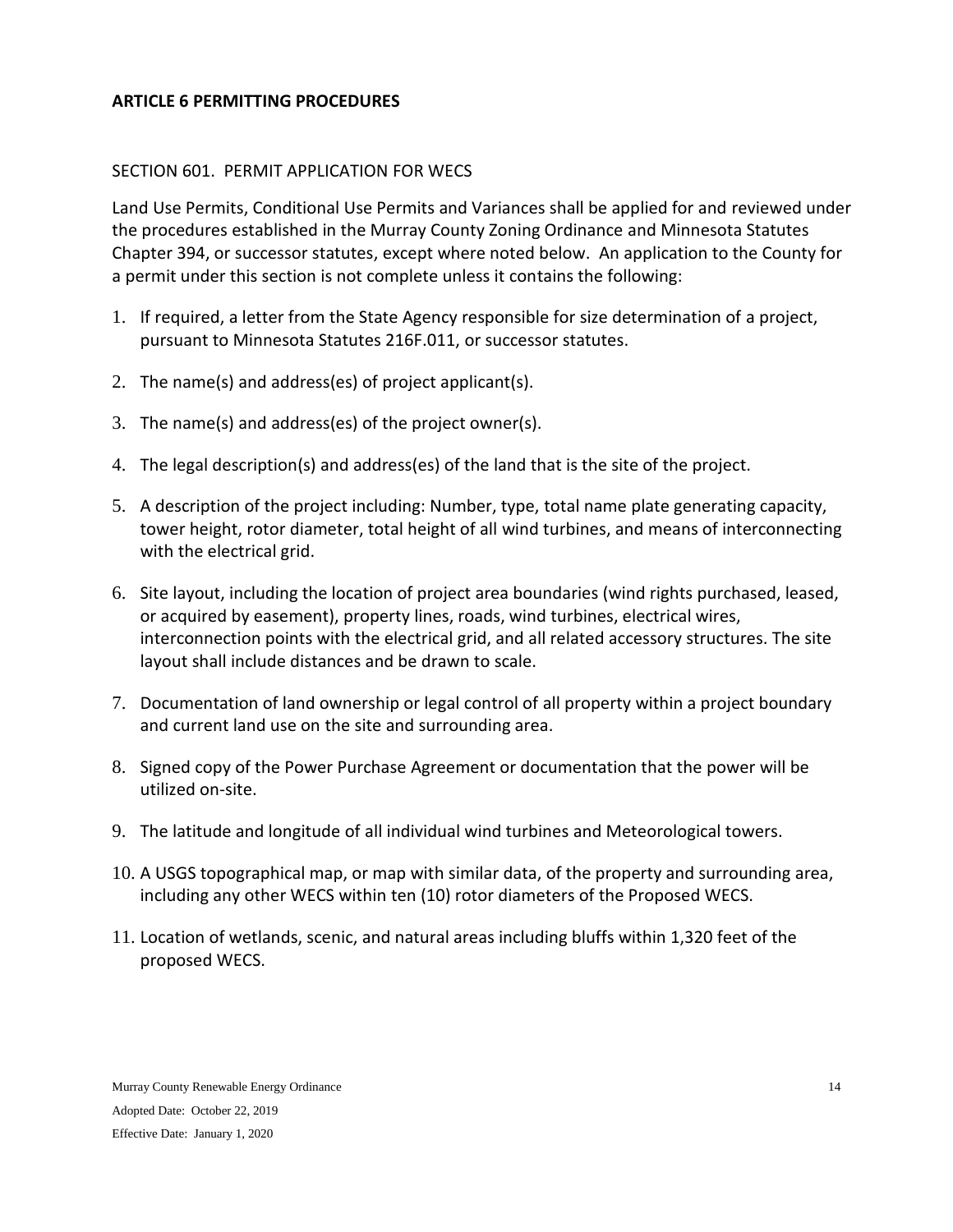- 12. Copies of all permits or documentation that indicates compliance with all other applicable State and Federal Regulatory Standards, including, but not limited to:
	- A. Uniform Building Code, as amended.
	- B. The National Electrical Code, as amended.
	- C. Federal Aviation Administration (FAA), as amended.
	- D. Minnesota Pollution Control Agency (MPCA)/Environmental Protection Agency (EPA), as amended.
	- E. Microwave Beam Path Study
	- F. Preliminary Acoustical Analysis
	- G. Noise Abatement Mitigation Plan.
	- H. Flicker Analysis.
	- I. Minnesota Pollution Control Agency, Minnesota Rules Chapter 7030, Noise Standards, as amended.
	- J. Wake Loss Study, if proposed project boundary is within a one (1) mile radius of another WECS project boundary.
- 13. Location of all known communications towers and microwave beam paths within a five (5) mile radius of the proposed WECS.
- 14. Location of all known public or private Airports or Heliports within five (5) miles of the proposed WECS.
- 15. Detailed Decommissioning Plan according to Section 1002 of this Ordinance.
- 16. Additional information stated in Minnesota Rules, part 7854.0500 (subpart 1), as amended.
- 17. Identification of all potential haul routes to be utilized for material transportation and construction activities including state, federal, county, township or private roads within the County. Must provide written documentation prior to construction commencement that all haul routes have been approved by each of the road authorities with jurisdiction through a signed Road Use Agreement and a Development Agreement.
- 18. Locations and site plans for all temporary, non-residential construction sites and staging areas.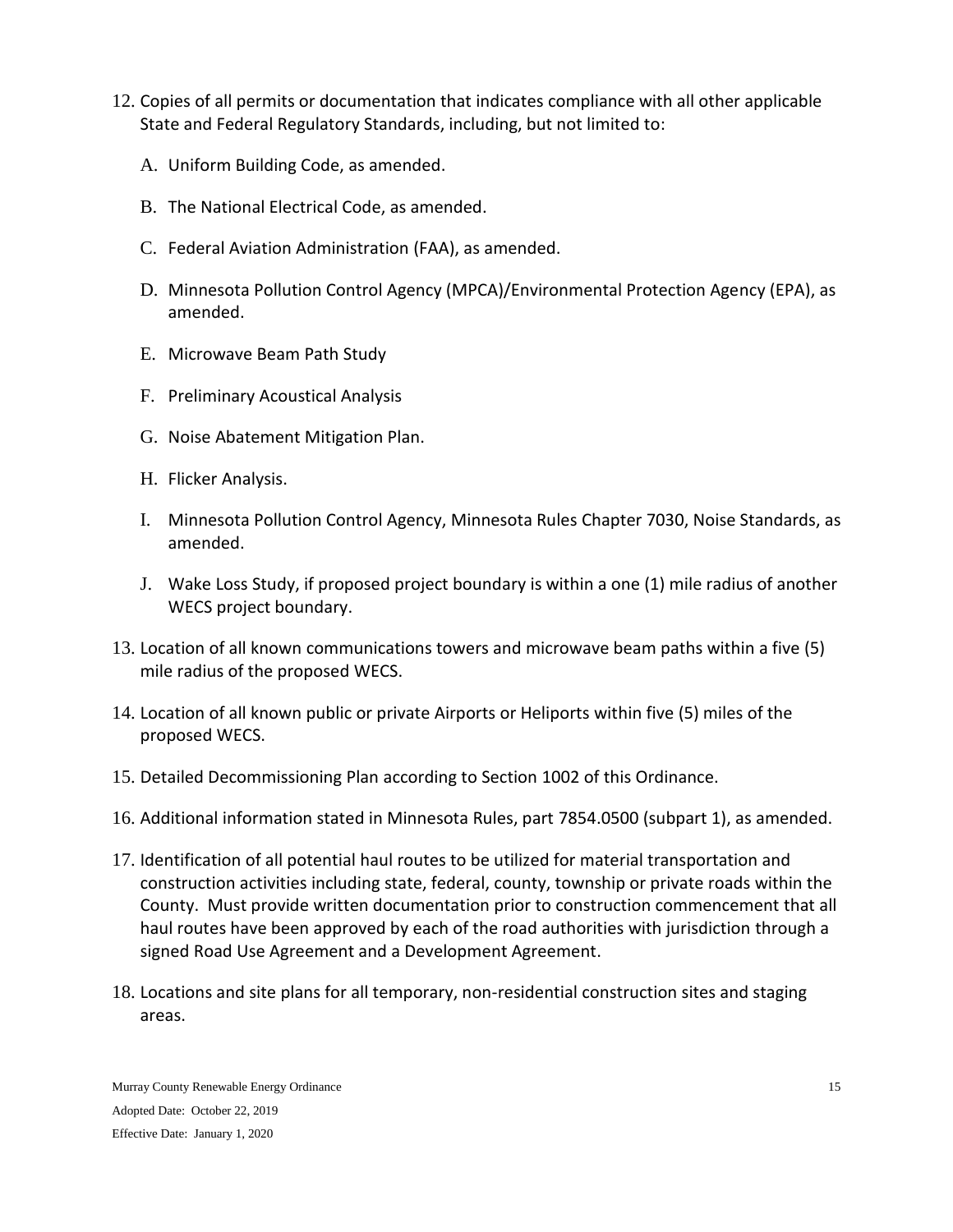19. Additional information, that due to the unique nature or characteristics of the specific project, the County deems necessary or desirable to properly process the application.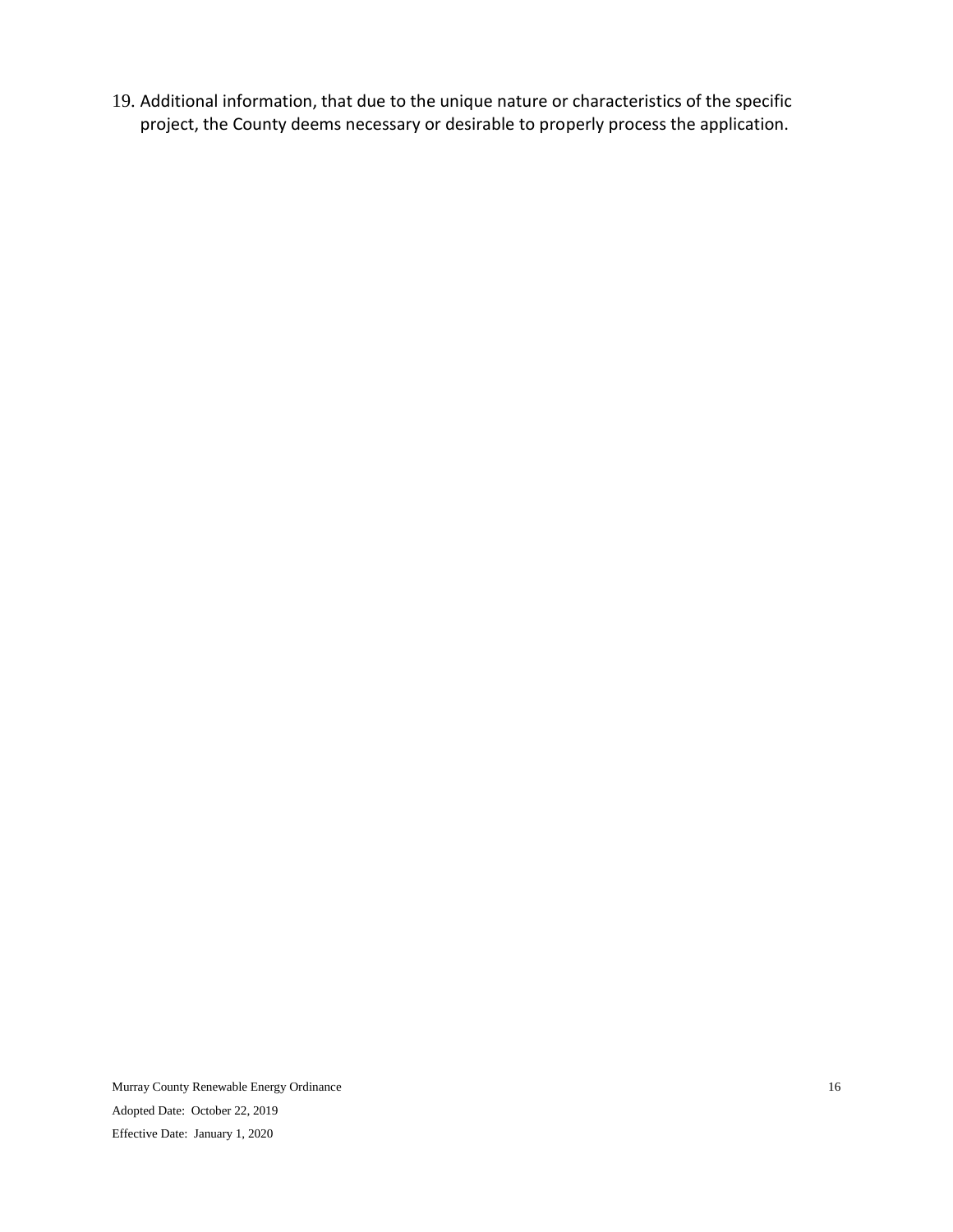# <span id="page-16-0"></span>SECTION 602. PERMIT APPLICATION FOR SOLAR ENERGY SYSTEMS

Land Use Permits, Conditional Use Permits and Variances shall be applied for and reviewed under the procedures established in the Murray County Zoning Ordinance and Minnesota Statutes Chapter 394, or successor statutes, except where noted below. An application to the County for a permit under this section is not complete unless it contains the following:

- 1. A site plan of existing conditions showing the following:
	- A. Existing property lines and property lines extending one hundred (100) feet from the exterior boundaries, including the names of the adjacent property owners and current use of those properties.
	- B. Existing public and private roads, showing widths of the roads and any associated easements.
	- C. Location and size of any abandoned wells, sewage treatment systems and dumps.
	- D. Existing buildings and any impervious surface.
	- E. Topography at two (2) foot intervals and source of contour interval. A contour map of the surrounding properties may also be required.
	- F. Existing vegetation (list type and percent of coverage; i.e. grassland, plowed field, wooded areas, etc.)
	- G. Waterways, watercourses, lakes and public water wetlands.
	- H. Delineated wetland boundaries.
	- I. The Floodplain overlay district boundary, if applicable.
	- J. All overlay district boundaries, if applicable.
	- K. Mapped soils according to the Murray County Soil Survey.
	- L. Surface water drainage patterns.
- 2. Site Plan of Proposed Conditions.
	- A. Location and spacing of solar collectors.
	- B. Location of access roads.
	- C. Planned location of underground or overhead electric lines connecting the system to the building, substation or other electric load.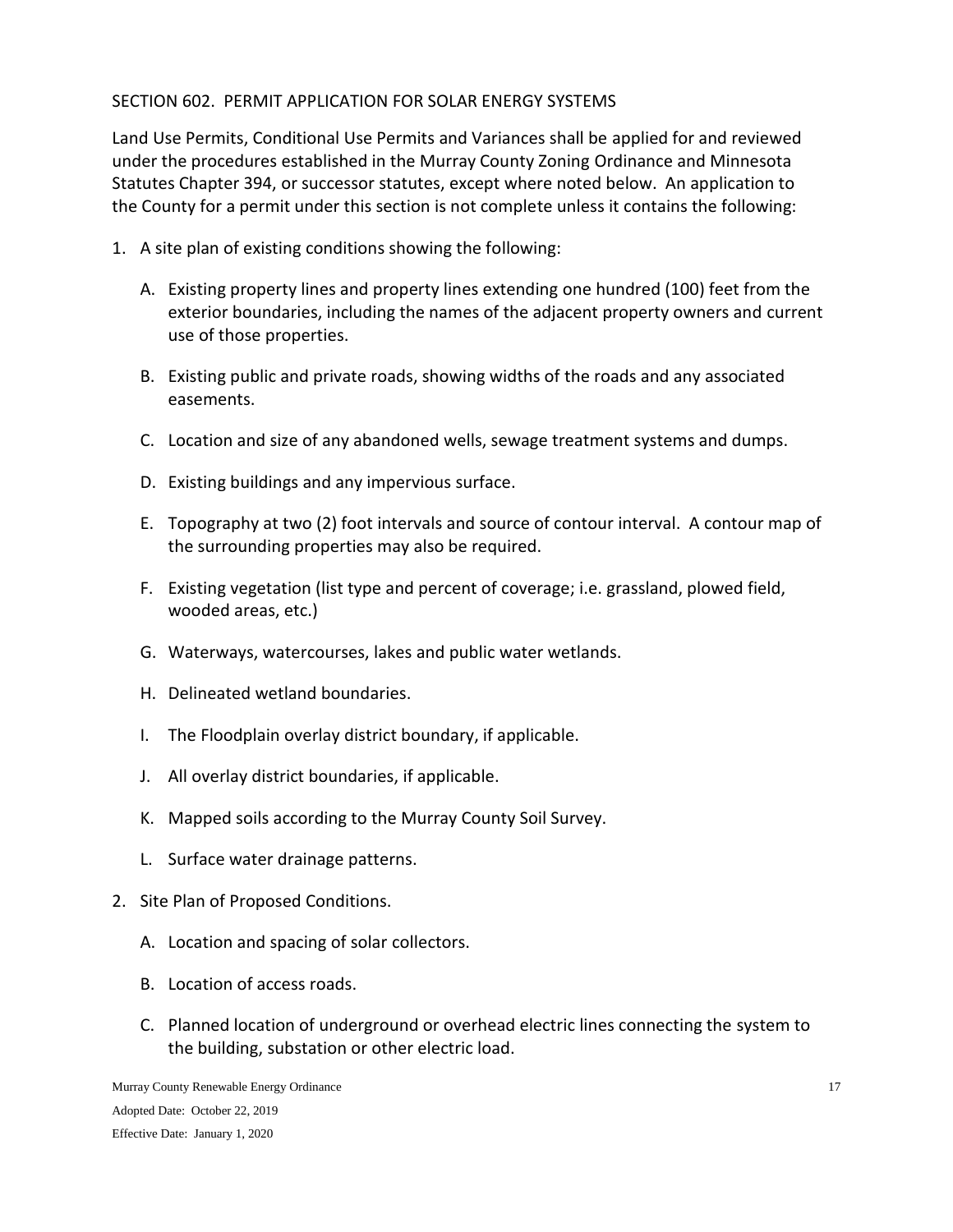- D. New electrical equipment other than at the existing building or substation that is the connection point for the system.
- E. Proposed erosion and sediment control measures.
- F. Proposed storm water management measures.
- G. Sketch elevation of the premises accurately depicting the proposed solar energy system and its relationship to any building or structures on adjacent lots.
- H. Location of energy storage system, if any.
- 3. Manufacturer's specifications and recommended installation methods representative of all major equipment, including solar collectors, mounting systems and foundations for poles or racks.
- 4. The number of collectors to be installed.
- 5. A description of the method of connecting the system to a building or substation.
- 6. A signed copy of the interconnection agreement with the local electric utility, a draft of the interconnection agreement with the local utility that must be signed and submitted prior to construction commencement, or a written explanation outlining why an interconnection agreement is not necessary.
- 7. Maintenance plan for grounds surrounding the system(s).
- 8. A plan outlining the use, storage, and disposal of chemicals used in the cleaning of the collectors and/or reflectors.
- 9. Detailed Decommissioning Plan according to Section 1002 of this Ordinance.
- 10. Identification of all potential haul routes to be utilized for material transportation and construction activities including state, federal, county, township or private roads within the County. Must provide written documentation prior to construction commencement that all haul routes have been approved by each of the road authorities with jurisdiction through a signed Road Use Agreement and a Development Agreement.
- 11. Additional information, that due to the unique nature or characteristics of the specific project, the County deems necessary or desirable to properly process the application.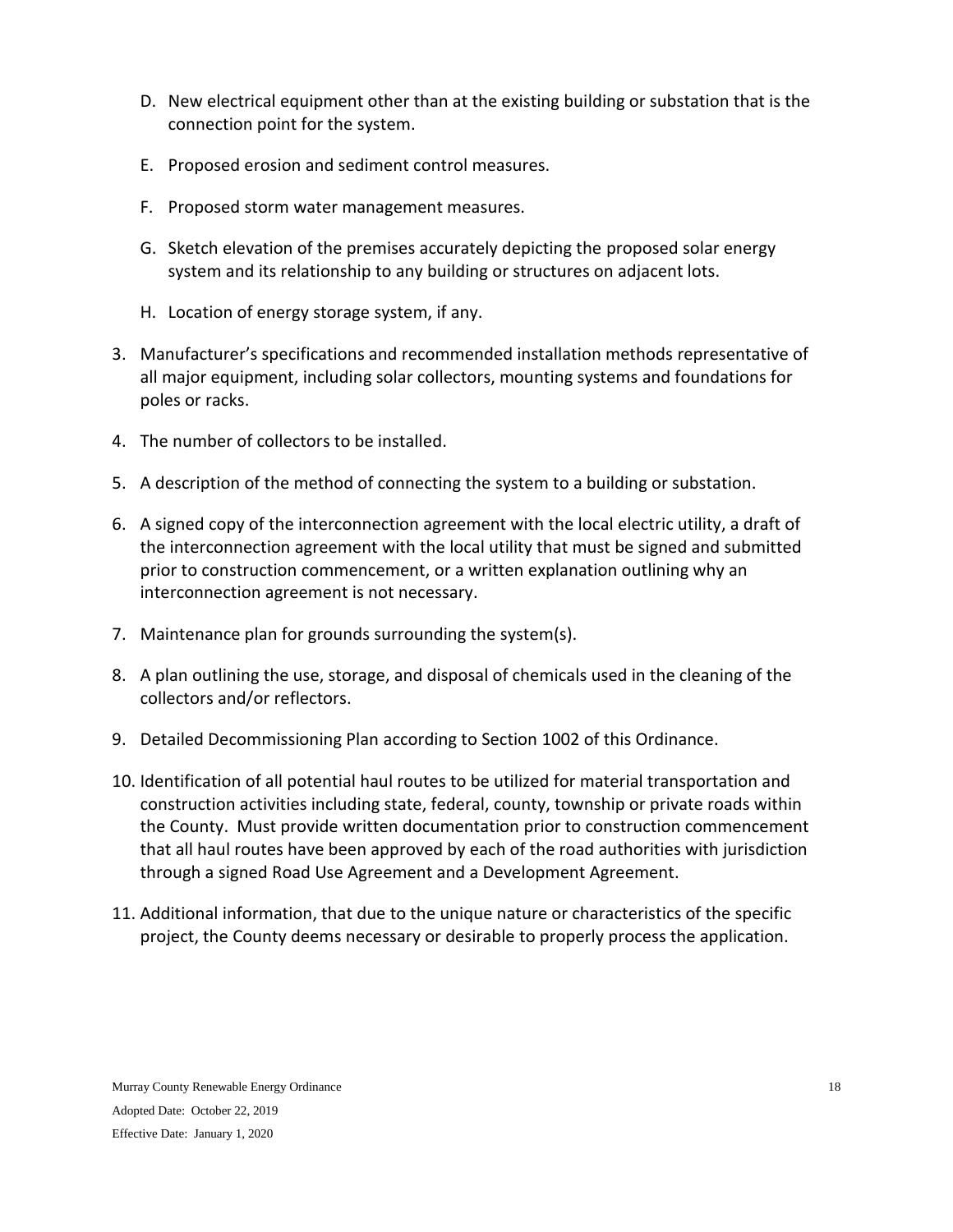#### <span id="page-18-0"></span>**ARTICLE 7 DISTRICT REGULATIONS**

#### <span id="page-18-1"></span>SECTION 701. PERMITTED AND CONDITIONAL USES FOR WECS

WECS will be permitted, conditionally permitted or not permitted based on the generating capacity and land use district as established in the table below (P=Permitted, C=Conditionally Permitted, NP=Not Permitted):

| <b>District</b>                                    | <b>Micro</b><br><b>WECS</b> | <b>Non-Commercial</b><br>< 100 kW | <b>Commercial</b><br>$\geq 100$ kW | <b>Meteorological</b><br><b>Tower</b> |
|----------------------------------------------------|-----------------------------|-----------------------------------|------------------------------------|---------------------------------------|
| <b>Special Protection</b><br>1.                    | C                           | C                                 | NP                                 | <b>NP</b>                             |
| Agricultural<br>2.                                 | P                           | P                                 | С                                  | P                                     |
| Residential<br>3.                                  | $\mathsf{C}$                | С                                 | С                                  | P                                     |
| Commercial<br>4.                                   | C                           | C                                 | C                                  | P                                     |
| Industrial<br>5.                                   | C                           |                                   |                                    | P                                     |
| Floodplain Overlay<br>6.                           | C                           | C                                 | C                                  | P                                     |
| Shoreland Overlay<br>7.                            | C                           | NP.                               | <b>NP</b>                          | <b>NP</b>                             |
| <b>Closed Landfill Restricted</b><br>8.<br>Overlay | ΝP                          | <b>NP</b>                         | NP                                 | <b>NP</b>                             |
| Airport Overlay<br>9.                              | <b>NP</b>                   | NP                                | <b>NP</b>                          | <b>NP</b>                             |
| 10. Drinking Water<br><b>Management Overlay</b>    | P                           | P                                 | C                                  | P                                     |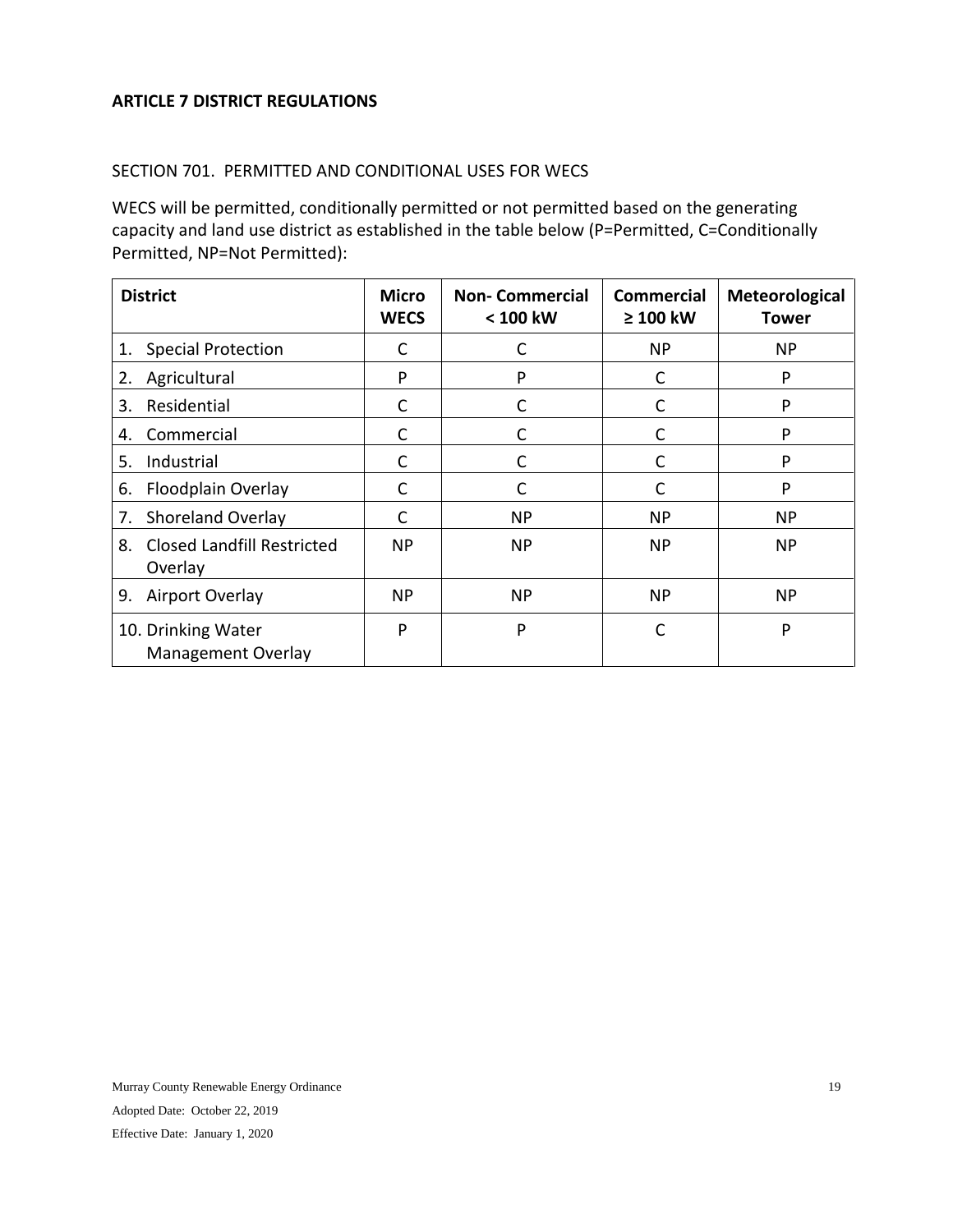## <span id="page-19-0"></span>SECTION 702. PERMITTED AND CONDITIONAL USES FOR SOLAR ENERGY SYSTEMS

Solar Energy Systems will be permitted, conditionally permitted or not permitted based on the generating capacity and land use district as established in the table below (P=Permitted, C=Conditionally Permitted, NP=Not Permitted):

| <b>District</b>                                    | Large Solar | <b>Small Solar</b> | <b>Photovoltaic Meter</b> |
|----------------------------------------------------|-------------|--------------------|---------------------------|
| <b>Special Protection</b><br>1.                    |             | P                  | P                         |
| Agricultural<br>2.                                 |             | P                  | P                         |
| Residential<br>3.                                  | C           | P                  |                           |
| Commercial<br>4.                                   | C           | P                  | P                         |
| Industrial<br>5.                                   | C           | P                  | P                         |
| Floodplain Overlay<br>6.                           | <b>NP</b>   | P                  | <b>NP</b>                 |
| <b>Shoreland Overlay</b><br>7.                     | <b>NP</b>   | P                  | <b>NP</b>                 |
| <b>Closed Landfill Restricted</b><br>8.<br>Overlay | C           | C                  | C                         |
| Airport Overlay<br>9.                              | C           |                    |                           |
| 10. Drinking Water Management<br>Overlay           | r           |                    |                           |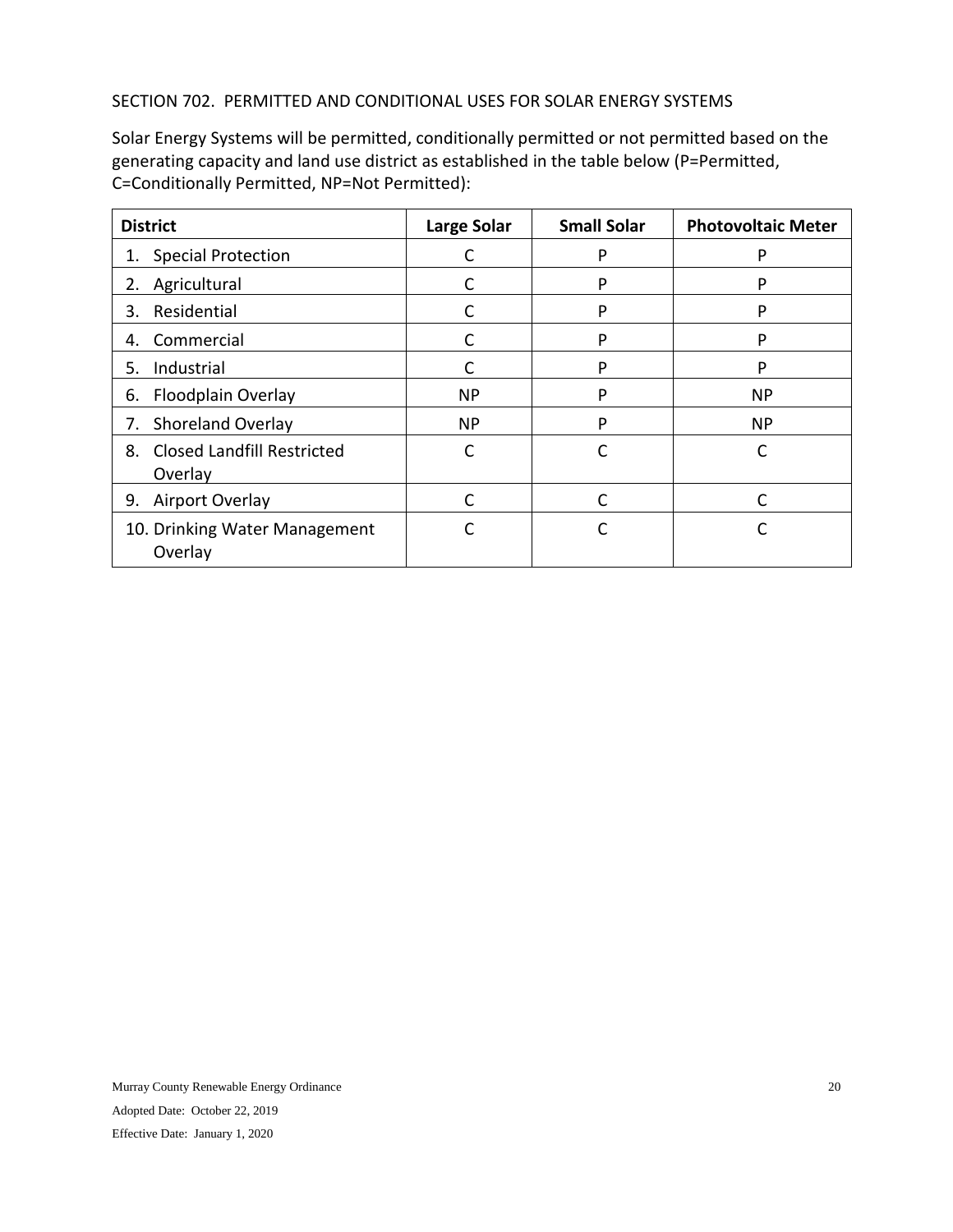# <span id="page-20-0"></span>**ARTICLE 8 WECS GENERAL STANDARDS**

All towers shall adhere to the setbacks established in the following table and subject to the General Regulations in Article 10 of this Ordinance.

# <span id="page-20-1"></span>SECTION 801. SETBACKS FOR WECS

|    | <b>Setbacks</b>                                                         | <b>Micro WECS</b>                     | Non-<br><b>Commercial</b>                                                  | <b>Commercial</b>                                                           | <b>Meteorological Tower</b>                 |
|----|-------------------------------------------------------------------------|---------------------------------------|----------------------------------------------------------------------------|-----------------------------------------------------------------------------|---------------------------------------------|
|    | 1. Project Boundary/<br><b>Property Lines</b>                           | 1.1 times<br>total height             | 1.1 times total<br>height                                                  | 3 RD east west<br>axis and 5 RD<br>north south axis                         | 1.1 times total height,<br>minimum 250 feet |
| 2. | Dwelling(s), other<br>than project<br>owners                            | 1.1 times<br>total height             | 500 feet and<br>sufficient<br>distance to<br>meet state<br>noise standards | 1000 feet and<br>sufficient<br>distance to meet<br>state noise<br>standards | 1.1 times total height,<br>minimum 250 feet |
|    | 3. Noise standard                                                       | Minnesota<br>Rule 7030,<br>as amended | Minnesota Rule<br>7030, as<br>amended                                      | Minnesota Rule<br>7030, as<br>amended                                       | <b>NA</b>                                   |
|    | 4. Road Rights of<br>Way                                                | 1.1 times<br>total height             | 1.1 times total<br>height.                                                 | 1.1 times total<br>height.                                                  | 1.1 times total height,<br>minimum 250 feet |
|    | 5. Other rights of<br>Way(recreational<br>Trails, power lines,<br>etc.) | 1.1 times<br>total height             | 1.1 times total<br>height.                                                 | 1.1 times total<br>height.                                                  | 1.1 times total height,<br>minimum 250 feet |
|    | 6. Public<br>Conservation<br>Lands                                      | 1.1 times<br>total height             | 1.1 times total<br>height                                                  | 3 RD east west<br>axis and 5 RD<br>north south axis                         | 1.1 times total height,<br>minimum 250 feet |
|    | 7. Wetlands, USFW<br>Types III, IV and V,<br>greater than 10<br>acres   | 1.1 times<br>total height             | 1.1 times total<br>height                                                  | 3 RD east west<br>axis and 5 RD<br>north south axis                         | 1.1 times total height,<br>minimum 250 feet |
|    | 8. Other Structures                                                     | 1.1 times<br>total height             | 1.1 times total<br>height                                                  | 1.1 times total<br>height                                                   | 1.1 times total height,<br>minimum 250 feet |
|    | 9. Other existing<br><b>WECS and Internal</b><br>Turbine spacing        | <b>NA</b>                             | 3 RD east west<br>axis and 5 RD<br>north south axis                        | 3 RD east west<br>axis and 5 RD<br>north south axis                         | <b>NA</b>                                   |

Murray County Renewable Energy Ordinance Adopted Date: October 22, 2019 Effective Date: January 1, 2020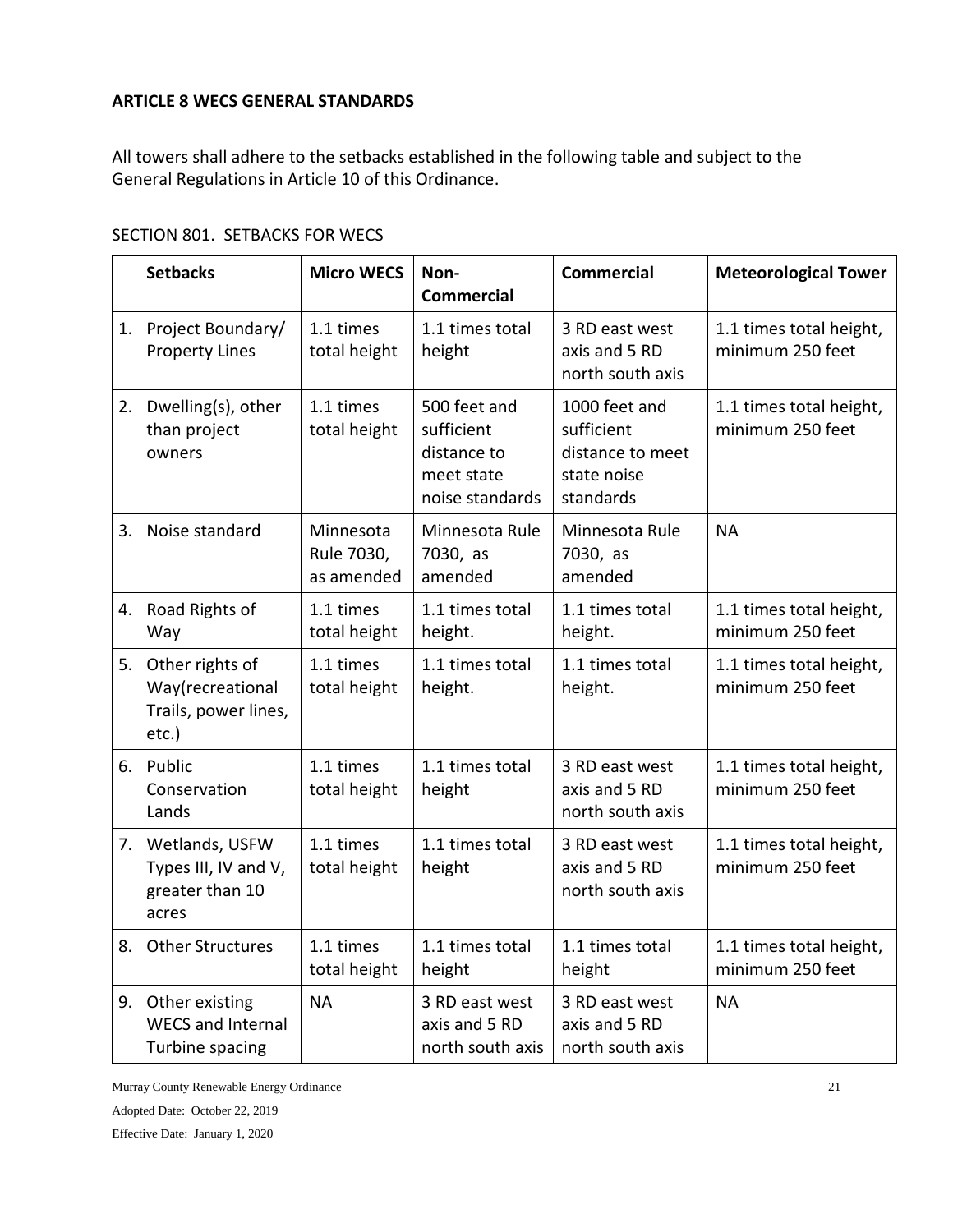# <span id="page-21-0"></span>SECTION 802. ADDITIONAL SETBACK REQUIREMENTS FOR WECS

- 1. Native Prairie WECS and associated facilities shall not be placed in native prairie unless approved in native prairie protection plan. Native prairie protection plan shall be submitted if native prairie is present. The permittee shall, with the advice of the DNR and any others selected by the permittee, prepare a prairie protection and management plan and submit it to the Zoning Administrator and DNR Commissioner sixty (60) days prior to the start of construction.
- 2. Sand and Gravel Operations WECS and associated facilities shall be prohibited in active sand and gravel operations.
- 3. Aviation (public and private airports) No WECS or associated facilities shall be located to create an obstruction to navigable airspace of public and private airports in Murray County. Setbacks or other limitations determined in accordance with MnDOT Department of Aviation and Federal Aviation Administration (FAA) requirements.
- 4. Setbacks Substations, accessory facilities, and power lines associated with the WECS must meet the requirements of Article 18, of the Zoning Ordinance.
- 5. The setback for dwellings, schools, churches, health care facilities, and campgrounds shall be reciprocal other than those owned by the project owner.
- 6. No wind turbines allowed within Shoreland Overlay Districts, except Micro WECS may be allowed by permission of the Murray County Planning Commission through the conditional use process and only in areas where electricity is not presently available.
- 7. All guy wires must meet the setbacks of the District.

# <span id="page-21-1"></span>SECTION 803. WECS SAFETY DESIGN STANDARDS

- 1. Engineering Certification. For all WECS, the manufacturer's engineer or another qualified engineer shall certify that the turbine, foundation and tower design of the WECS is within accepted professional standards, given local soil and climate conditions.
- 2. Clearance. At all times, rotor blades or airfoils must maintain at least thirty (30) feet of clearance between their lowest point and grade/ground surface.
- 3. Warnings.
	- A. For all WECS, a sign or signs shall be posted on the tower, transformer and substation warning of high voltage. Signs with emergency contact information shall also be posted on the turbine or at another suitable point.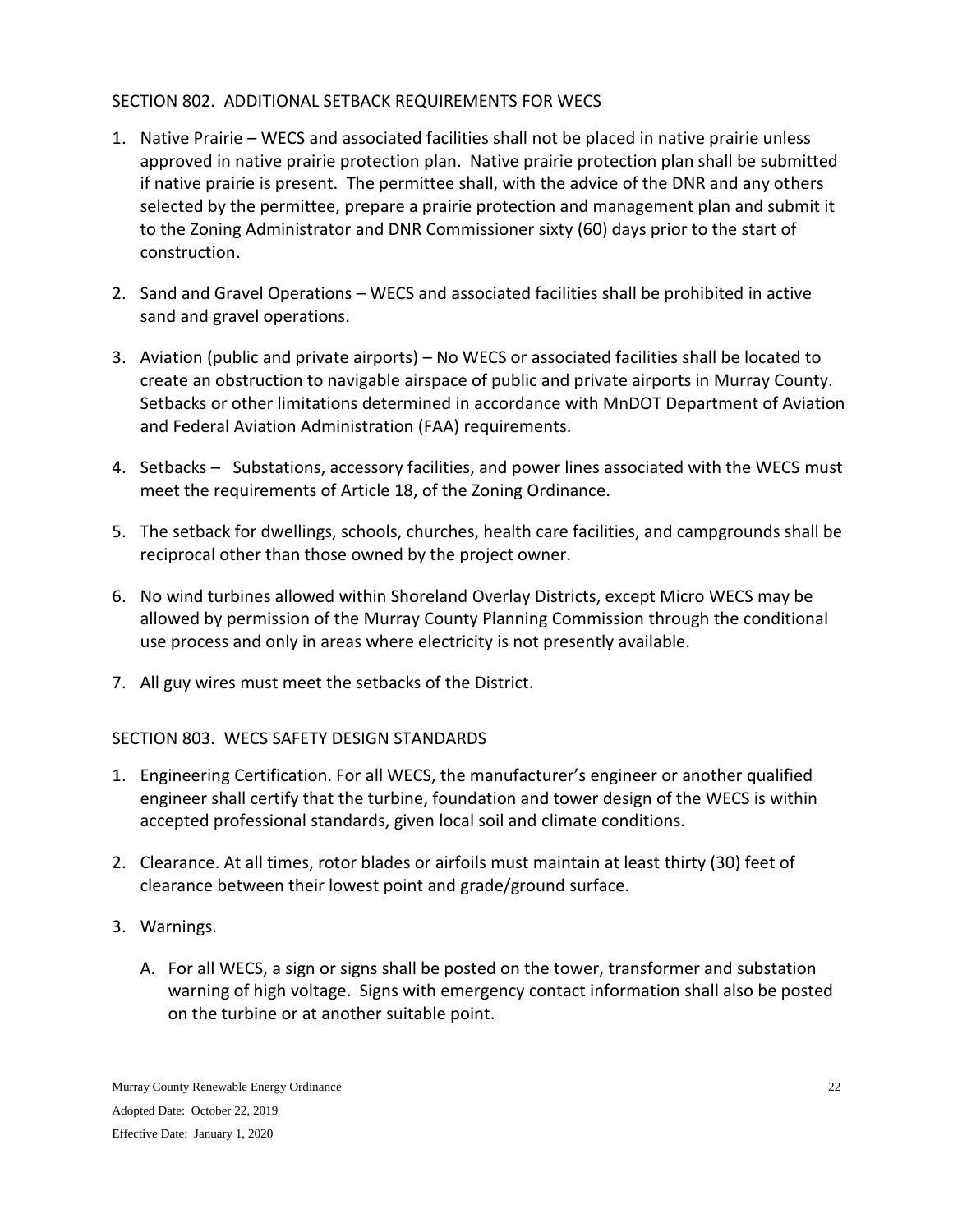- B. For all guyed towers, visible and reflective objects, such as plastic sleeves, reflectors or tape, shall be placed on the guy wire anchor points and along the outer and innermost guy wires up to a height of eight (8) feet above grade/ground surface. Four marker balls shall be placed sixteen (16) feet above grade and at fifty (50) foot intervals along the guy wires from grade/ground surface. Visible, anti-climbing fencing shall be installed around anchor points of guy wires and tower base.
- C. All WECS and Meteorological towers more than one hundred (100) feet in overall height shall be required to have safety lighting.

# <span id="page-22-0"></span>SECTION 804. WECS HEIGHT STANDARDS

- 1. Total height. Non-Commercial WECS shall have a total height of less than 200 feet.
- 2. In those districts where meteorological towers are a permitted use, meteorological towers of less than 200 feet shall be exempt from the Conditional Use process established for structures exceeding height requirements

## <span id="page-22-1"></span>SECTION 805. WECS TOWER CONFIGURATION STANDARDS

- 1. All WECS must use self-supporting towers. The base for such towers shall be designed to anchor and support the tower for the site and shall be guarded against unauthorized climbing. The first twelve (12) feet of the tower shall be unclimbable by design or be enclosed by a six (6) foot high unclimbable fence with a secured access.
- 2. Meteorological towers may be guyed.
- 3. Color and Finish. All wind turbines and towers that are part of a WECS shall be white, grey or another non-obtrusive color. Blades may be black to facilitate deicing. Finishes shall be matte or non-reflective.
- 4. Lighting. Lighting, including lighting intensity and frequency of strobe, shall adhere to but not exceed requirements established by Federal Aviation Administration permits and regulations. Red strobe lights are preferred for night-time illumination to reduce impacts on migrating birds. Red pulsating incandescent lights should be avoided. Aircraft Detection Lighting Systems may be used in accordance with FAA regulations.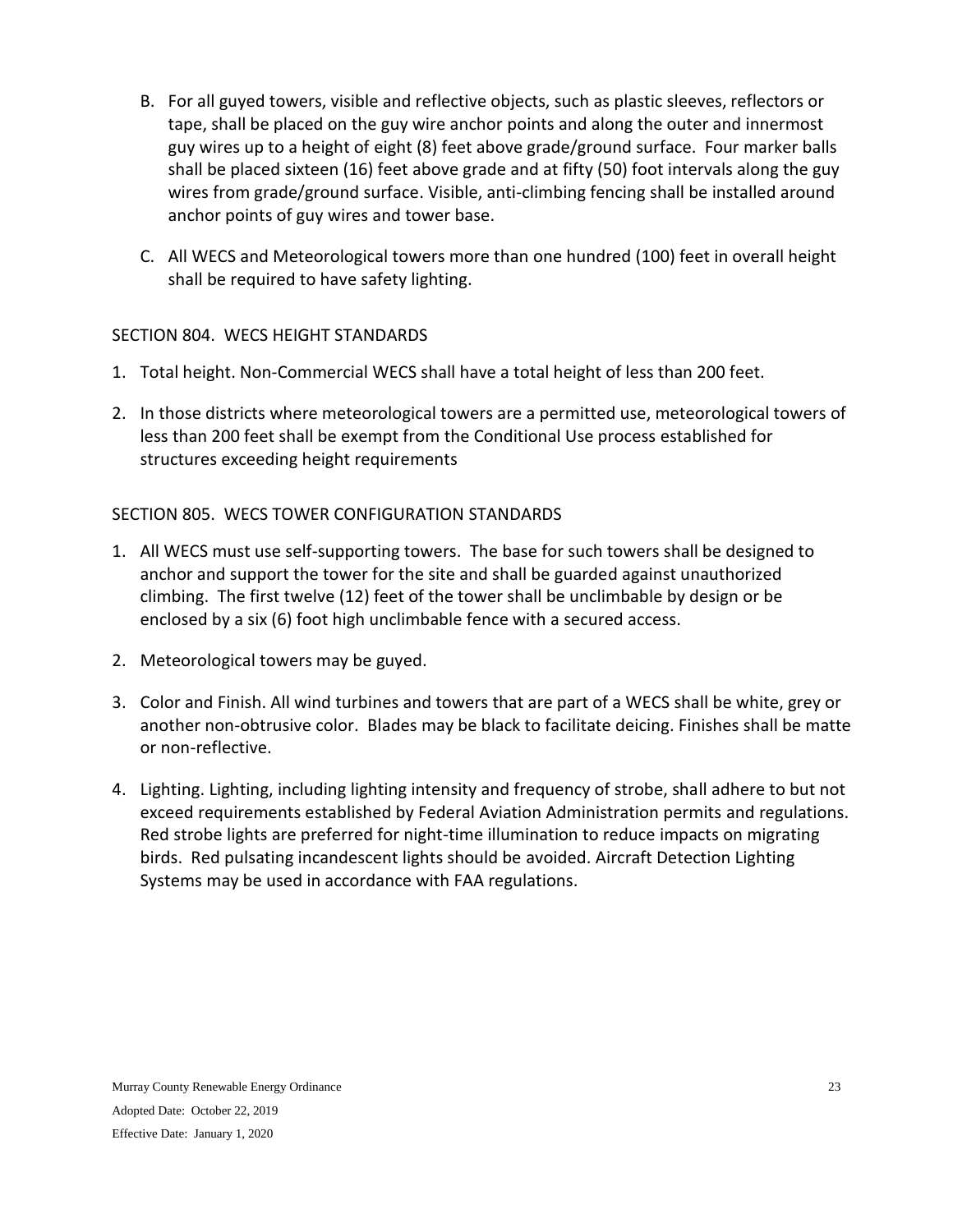# <span id="page-23-0"></span>**ARTICLE 9 REQUIREMENTS AND STANDARDS FOR SOLAR ENERGY SYSTEMS**

All Solar Energy Systems shall adhere to requirements and standards of this Article and are also subject to the General Regulations in Article 10 of this Ordinance.

# <span id="page-23-1"></span>SECTION 901. STANDARDS FOR LARGE SOLAR ENERGY SYSTEMS

- 1. Solar energy systems are the primary land use for the parcel on which the system is located and are distinguished from solar systems that are a secondary or accessory use. Solar energy systems are composed of multiple solar collectors on multiple mounting systems (poles or racks), and generally have a Direct Current (DC) rated capacity greater than one hundred (100) kilowatts.
- 2. All components of a large solar energy system, including converters and inverters, but not including roads, collector lines and fencing, must meet the structure setback for the zoning district, and be located a minimum of 200 feet from a residential dwelling not located on the property, and a minimum of one hundred (100) feet from the right of way of all roads. Fencing must be located a minimum of fifty (50) feet from the right of way of all roads.
- 3. Stormwater Management and Erosion and Sediment Control shall meet the requirements of the MPCA Construction Stormwater Permit requirements.
- 4. Foundations. The manufacturer's engineer or another qualified engineer shall certify that the foundation and design of the solar collectors are within accepted professional standards, given local soil and climate conditions.
- 5. Ground Cover. Ground cover shall consist of perennial vegetation and incorporate pollinator friendly species.
- 6. Other standards and codes. All solar energy systems shall be in compliance with any applicable local, state and federal regulatory standards, including the State of Minnesota Uniform Building Code, as amended; and the National Electric Code, as amended.
- 7. Power and communication lines. Power and communication lines running between the banks of the solar panels may be placed above ground, provided the lines are placed no higher than top of the solar modules. Power and communication lines to electric substations or interconnections with buildings shall be buried underground. Exemptions may be granted by the Board in the following instances:
	- A. Where shallow bedrock, water courses, or other elements of the natural landscape interfere with the ability to bury lines.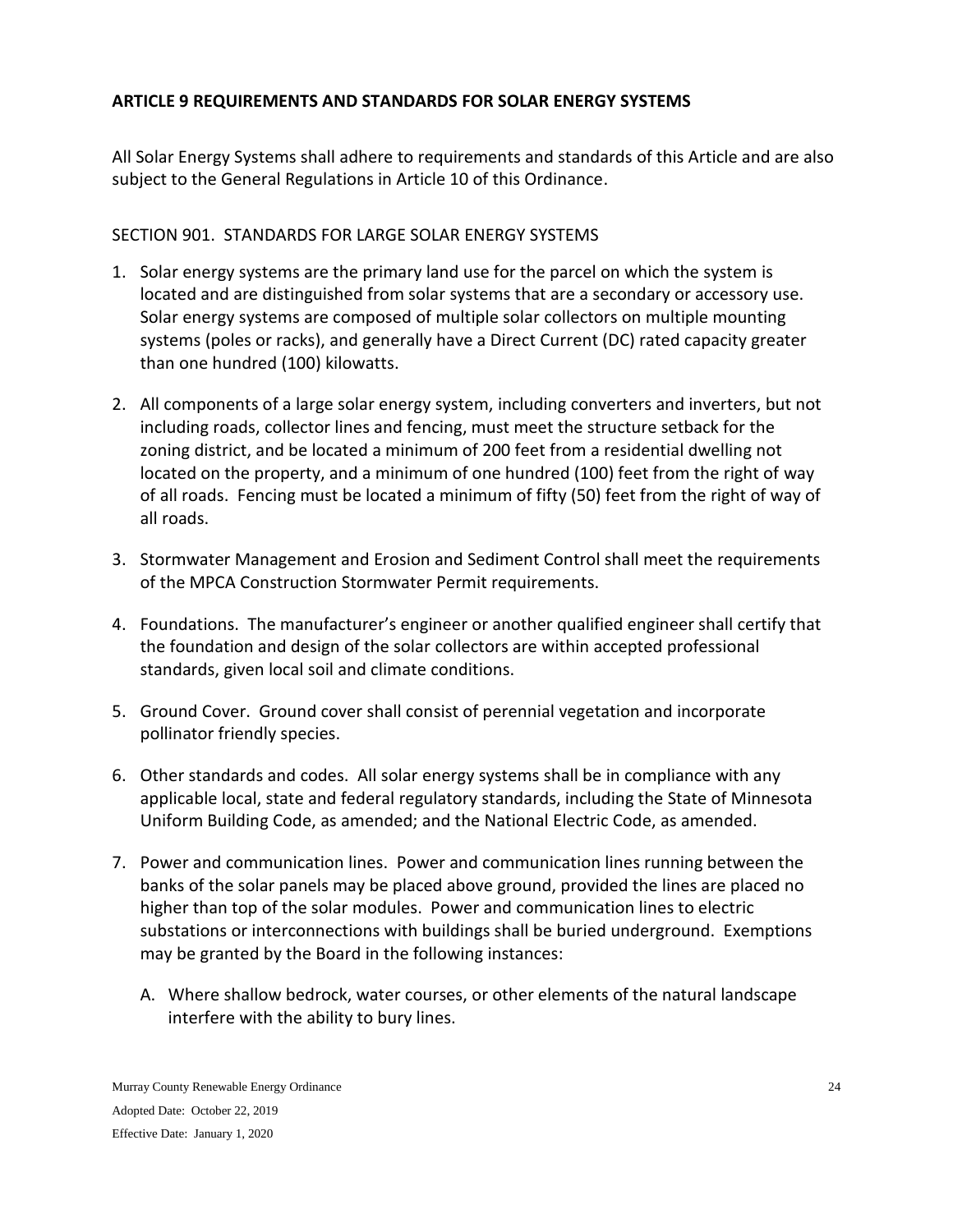- B. When required by the utility company.
- C. Unless otherwise determined by the Board.

## <span id="page-24-0"></span>SECTION 902. STANDARDS FOR SOLAR ENERGY SYSTEMS, ACCESSORY

Solar energy systems are a permitted accessory use in all zoning districts, subject to the following standards:

- 1. Accessory Building Limit. Solar energy systems, either roof or ground-mounted, do not count as an accessory building for the purpose of meeting limits on the number of accessory structures allowed per residential lot or the coverage limits, as set forth in the Zoning Ordinance.
- 2. Height. Active solar energy systems are subject to the following height requirements:
	- A. Building- or roof- mounted solar energy systems shall not exceed the maximum allowed height in any zoning district. For purposes of height measurement, solar energy systems other than building- integrated systems shall be considered to be mechanical devices and are restricted consistent with other building-mounted mechanical devices for the zoning district in which the system is being installed.
	- B. Ground- or pole- mounted solar energy systems shall not exceed fifteen (15) feet in height when oriented at maximum tilt.
- 3. Location within Lot. Solar energy systems must meet the accessory structure setback for the zoning district.
	- A. Roof-mounted Solar Energy Systems. In addition to the building setback, the collector surface and mounting devices for roof-mounted solar energy systems that are parallel to the roof surface shall not extend beyond the exterior perimeter of the building on which the system is mounted or built. The collector and racking for roof-mounted systems that have a greater pitch than the roof surface shall be set back from all roof edges by at least two (2) feet. Exterior piping for solar hot water systems shall be allowed to extend beyond the perimeter of the building on a side yard exposure.
	- B. Ground-mounted Solar Energy Systems. Ground-mounted solar energy systems may not extend into the side-yard, rear, or road right-of-way setback when oriented at minimum design tilt.
	- C. Large Ground-mounted Solar Energy Systems. Ground-mounted solar energy systems that result in the creation of one (1) or more acres of impervious surface, must comply with the MPCA Construction Stormwater Permit Requirements.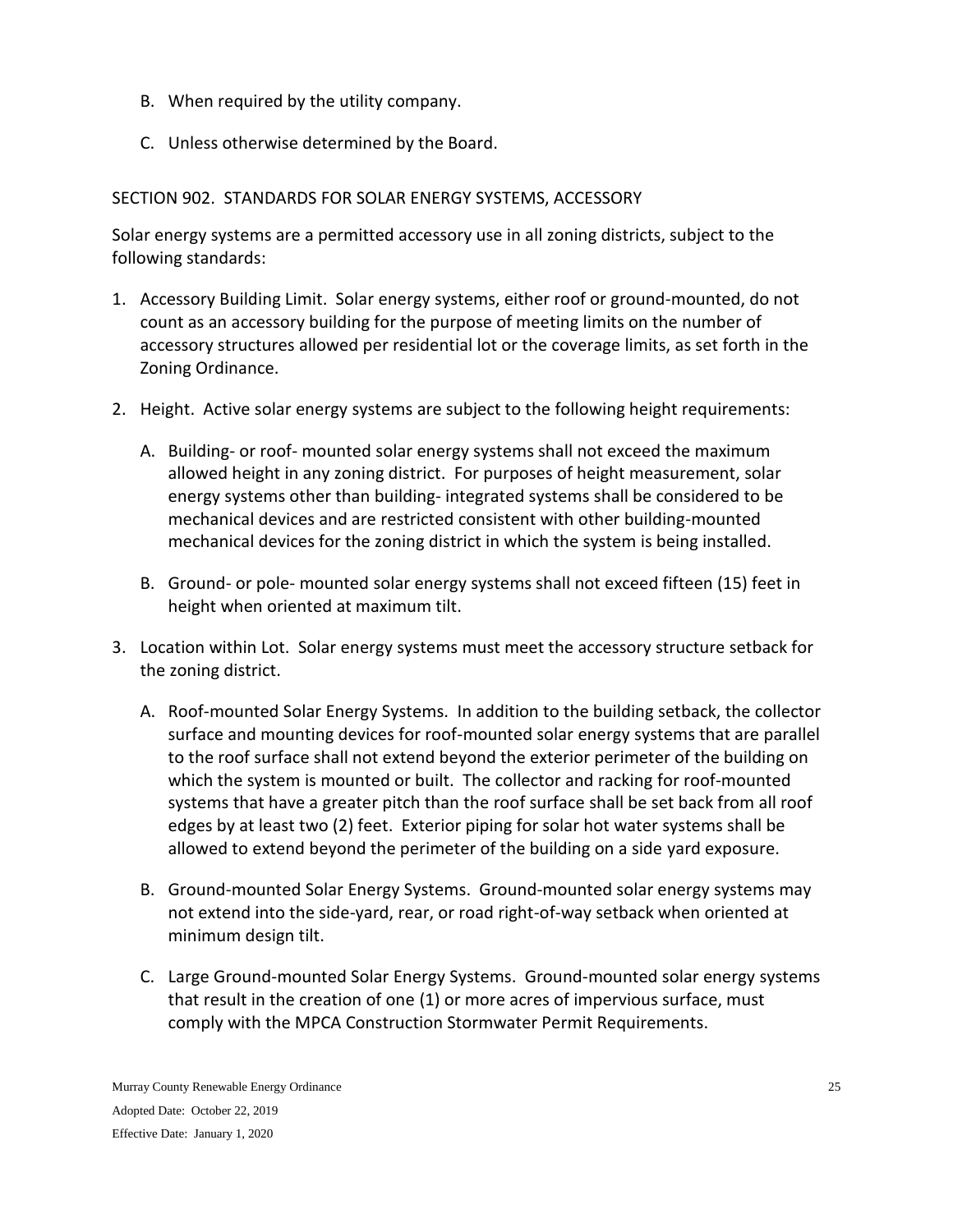- 4. Maximum Coverage.
	- A. Roof or building mounted solar energy systems, excluding building-integrated systems, shall not cover more than eighty percent (80%) of the south-facing or flat roof upon which the collectors are mounted. The total collector surface area of pole or ground mount systems in non-agricultural district shall not exceed one percent (1%) of the lot area.
	- B. Wall-mounted solar energy systems shall cover no more than twenty-five percent (25%) of any exterior wall facing a front yard.
- 5. Approved Solar Components. Electric solar system components must have an Underwriters Laboratory (UL) listing or equivalent.
- 6. Compliance with all other applicable State and Federal Regulatory Standards, including, but not limited to: Uniform Building Code, and the National Electric Code, as amended.
- 7. Utility Notification. No grid-intertie photovoltaic system shall be installed until evidence has been given to the Department that the owner has notified the utility company of the customer's intent to install an interconnected customer-owned generator. Off-grid systems are exempt from this requirement.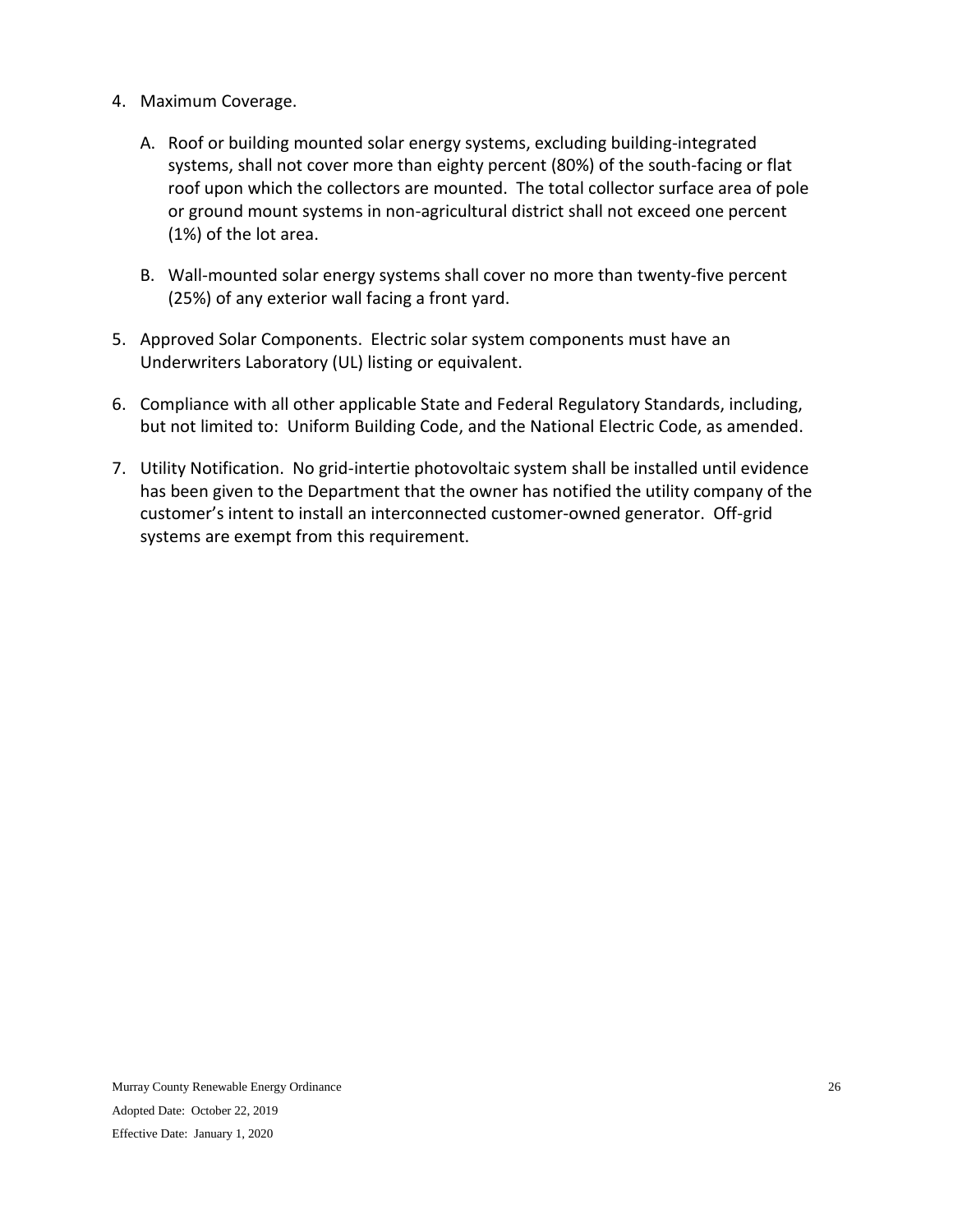#### <span id="page-26-0"></span>**ARTICLE 10 GENERAL REGULATIONS**

#### <span id="page-26-1"></span>SECTION 1001. OTHER APPLICABLE STANDARDS

- 1. Other Signage. All signage on site shall comply with Article 20 of the Zoning Ordinance. The manufacturer's or owner's company name and/or logo may be placed upon the nacelle, the compartment containing the electrical generator, of the WECS.
- 2. All power lines associated with the Renewable Energy System subject to Murray County Authority equal to or less than 34.5 kV in capacity shall be buried and located within the right-of-way, subject to prior approval of the road authority. Power lines installed as part of a Renewable Energy System shall not be considered an essential service. If not buried, the applicant/owner must apply for a variance and shall follow Article 32 of the Zoning Ordinance for variance procedures.
- 3. Waste Disposal. Solid and hazardous wastes, including but not limited to crates, packaging materials, damaged or worn parts, as well as used oils and lubricants, shall be removed from the site promptly and disposed of in accordance with all applicable local, state and federal regulations.
- 4. Orderly Development. Upon issuance of a conditional use permit, all Renewable Energy Systems, as defined by Minnesota Statute 216F, 216C.25, 500.30, or successor statutes, and/or Minnesota Rule 1325.1100, as amended, if applicable shall notify the Minnesota Public Utilities Commission (PUC) Energy Facilities Permitting program Staff of the project location and details on the survey form specified by the PUC.
- 5. Noise. All WECS shall comply with Minnesota Rules 7030, as amended, governing noise.
- 6. Electrical codes and standards. All Renewable Energy Systems and accessory equipment and facilities shall comply with the National and Minnesota Electrical Codes and other applicable standards, as amended.
- 7. Federal Aviation Administration (FAA). All WECS shall comply with FAA standards and permits.
- 8. Solar Glare Hazard Analysis Tool. The MnDOT Aeronautics shall complete an analysis of a solar project when said project is located within two (2) miles of an airport using the MnDOT Solar Glare Hazard Analysis Tool. A copy of the results shall be submitted to the Zoning Administrator.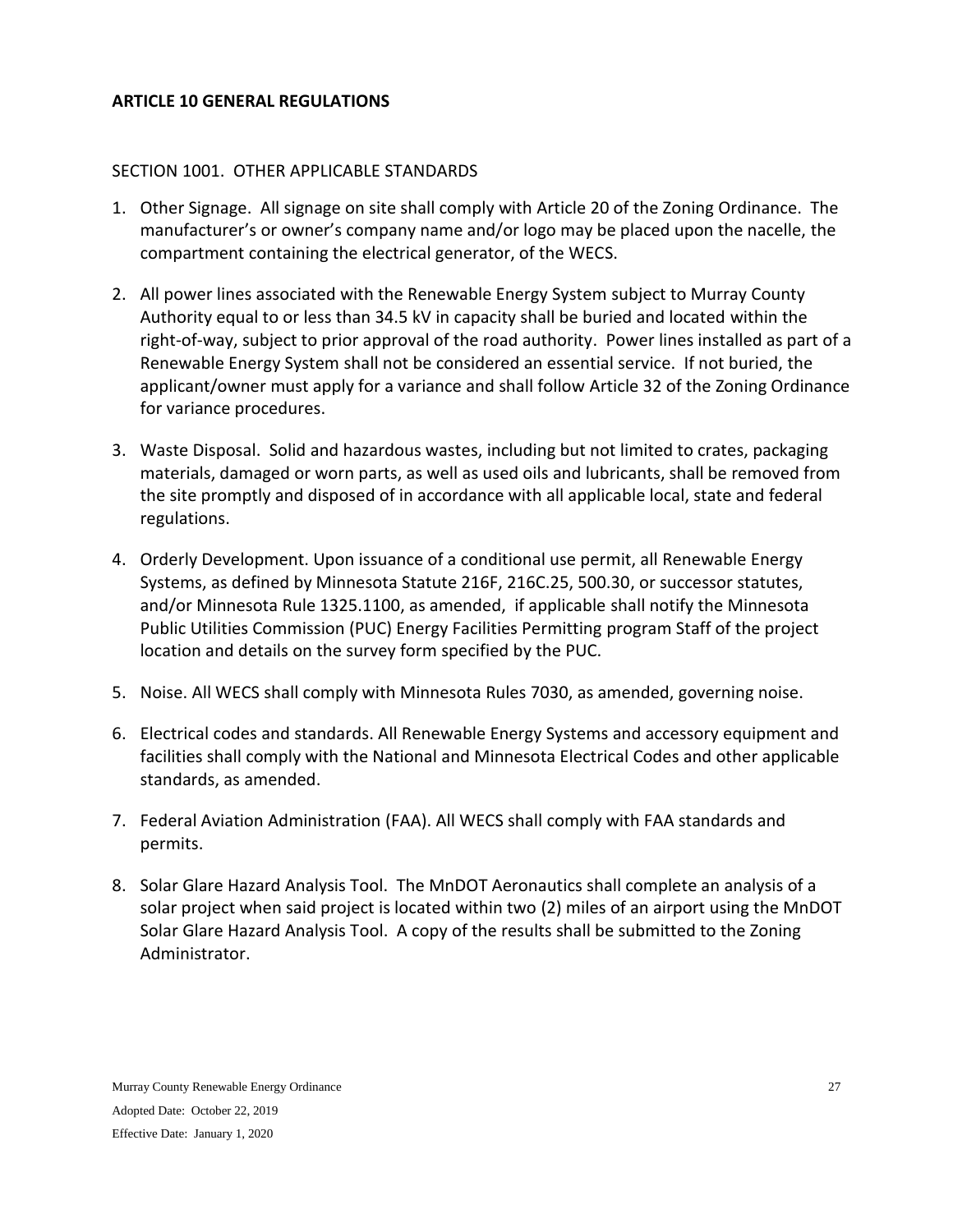9. Local Emergency Services Notification. The Applicant shall provide a copy of the project summary and site plan to local emergency services, including paid or volunteer Fire Department(s), that serve the project area. The Applicant shall coordinate with local emergency services to develop and implement an emergency response plan for the project. A copy of the plan shall be submitted to the Zoning Administrator.

## <span id="page-27-0"></span>SECTION 1002. ABANDONMENT AND DECOMMISSIONING

A Renewable Energy System shall be considered a discontinued use after one (1) year without energy production, unless a plan is developed and submitted to the Zoning Administrator outlining the steps and schedule for returning the Renewable Energy System to service.

- 1. Abandonment and Decommissioning Plan.
	- A. The Plan shall contain:
		- 1) A Description of how the project will be disconnected from the grid.
		- 2) A detailed description of how the physical components will be removed, transported off-site, and disposed of. The description shall include the stepwise process of removal (e.g. how will the blades be removed, what components need to be broken down on site, what can be salvaged, and what and where it will be landfilled).
		- 3) If any of the land is leased, a description of decommissioning, abandonment, and removal conditions included in landowner leases (e.g. how is it decided whether roads remain).
		- 4) A statement of the restoration goal and a detailed description of how restoration will be accomplished.
			- a) All components and accessory facilities shall be physically removed to four (4) feet below grade level.
			- b) Disposal of all solid and hazardous waste in accordance with local, state, and federal waste disposal regulations.
			- c) Stabilization or re-vegetation of the site as necessary to minimize erosion.
		- 5) A detailed estimate of decommissioning costs. This estimate should detail cost assumptions (e.g. number of days of crane rental, transportation costs, disposal fees, scrap value, etc.) and a timeline for updating the costs. The estimate shall be prepared by a Professional Engineer, a contractor capable of decommissioning or a person with suitable expertise or experience with decommissioning. The cost estimate for removal shall include an adjustment for inflation over the expected life of the project.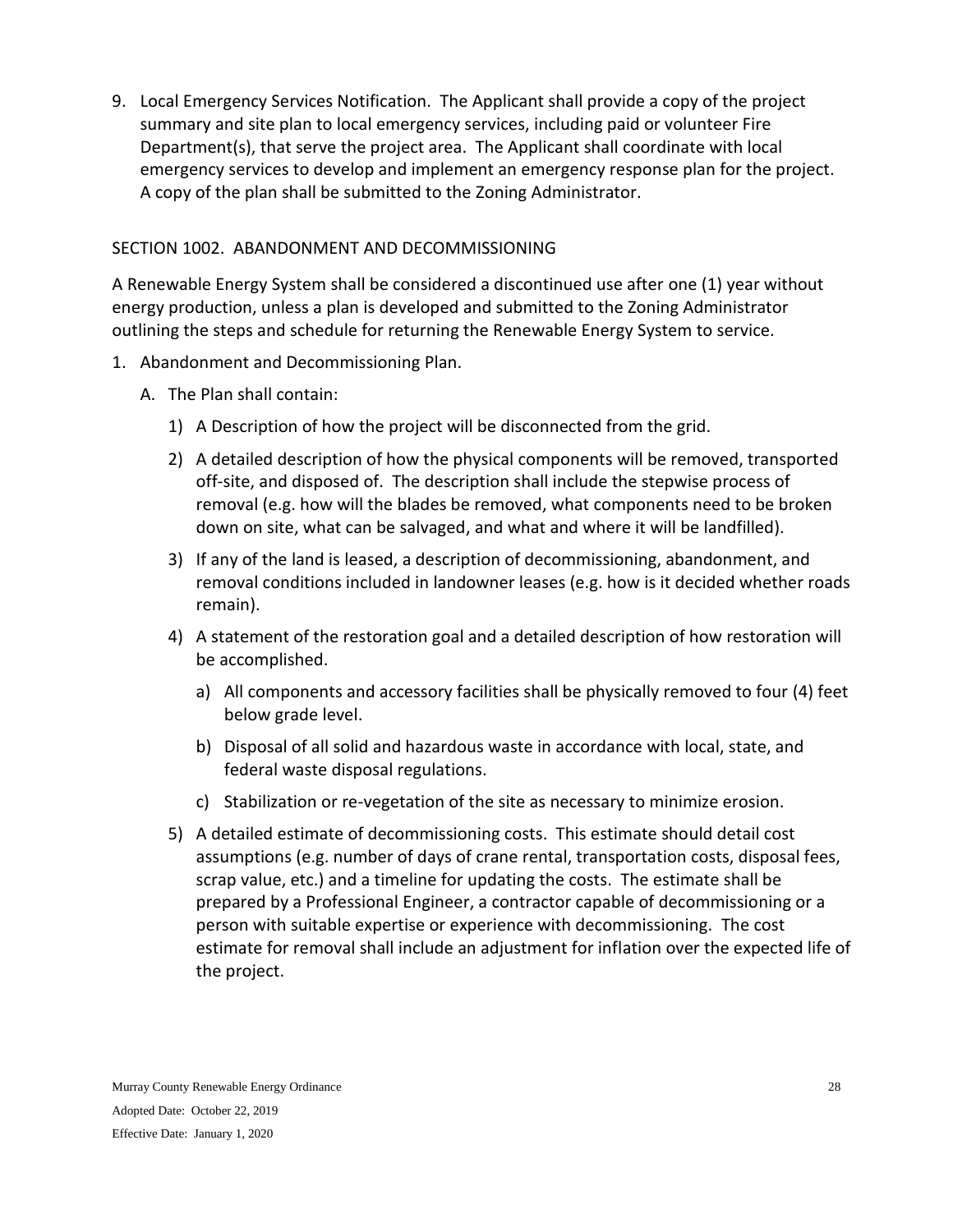- 6) A plan for decommissioning security, including the type of instruments being considered, a timeline for funding of the assurance (e.g. twenty-five percent (25%) of estimated cost in year ten (10), twenty-five percent (25%) in year fifteen (15)), a description of how the amount of money available will be reconciled with the changing cost estimates, and the proposed beneficiary of the security. The plan must be reviewed and updated every five (5) years with a copy of the updated plan submitted to the Murray County Planning Commission. The Board may require the posting of a bond, letter of credit, or the establishment of an escrow account to ensure proper decommissioning.
- 7) The plan shall also address road maintenance during and after completion of the decommissioning in compliance with this Ordinance.

## <span id="page-28-0"></span>SECTION 1003. REPOWERING

All repowering of existing Renewable Energy Systems, whether full or partial, must follow the same permitting procedures as that of new, according to Article 6 of this Ordinance.

# <span id="page-28-1"></span>SECTION 1004. INTERFERENCE

The applicant shall minimize or mitigate interference with electromagnetic communications, such as radio, telephone, microwaves, or television signals caused by any WECS. The applicant shall notify all communication tower operators within two (2) miles of the proposed WECS location upon application to the county for permits. No WECS shall be constructed so as to interfere with County or MnDOT microwave transmissions.

## <span id="page-28-2"></span>SECTION 1005. AVOIDANCE AND MITIGATION OF DAMAGES TO PUBLIC INFRASTRUCTURE

- 1. Roads. Applicants shall:
	- A. Identify all public roads to be used for the purpose of transporting Renewable Energy components, such as but not limited to, WECS, substation parts, materials, and/or equipment for construction, operation or maintenance of the Renewable Energy System and obtain applicable weight and size permits from the impacted road authority(ies) prior to construction.
	- B. Contact the road authority for road closures, road signage removals, road signage relocating, road signage restoring, moving permits, culverts, access/driveway permits, tile outlet permits, widening road intersections, standard utility permits and any other road activities that may require permits.
	- C. Contact the Murray County Dispatch prior to any road closures for the re-routing of emergency vehicles during the closure.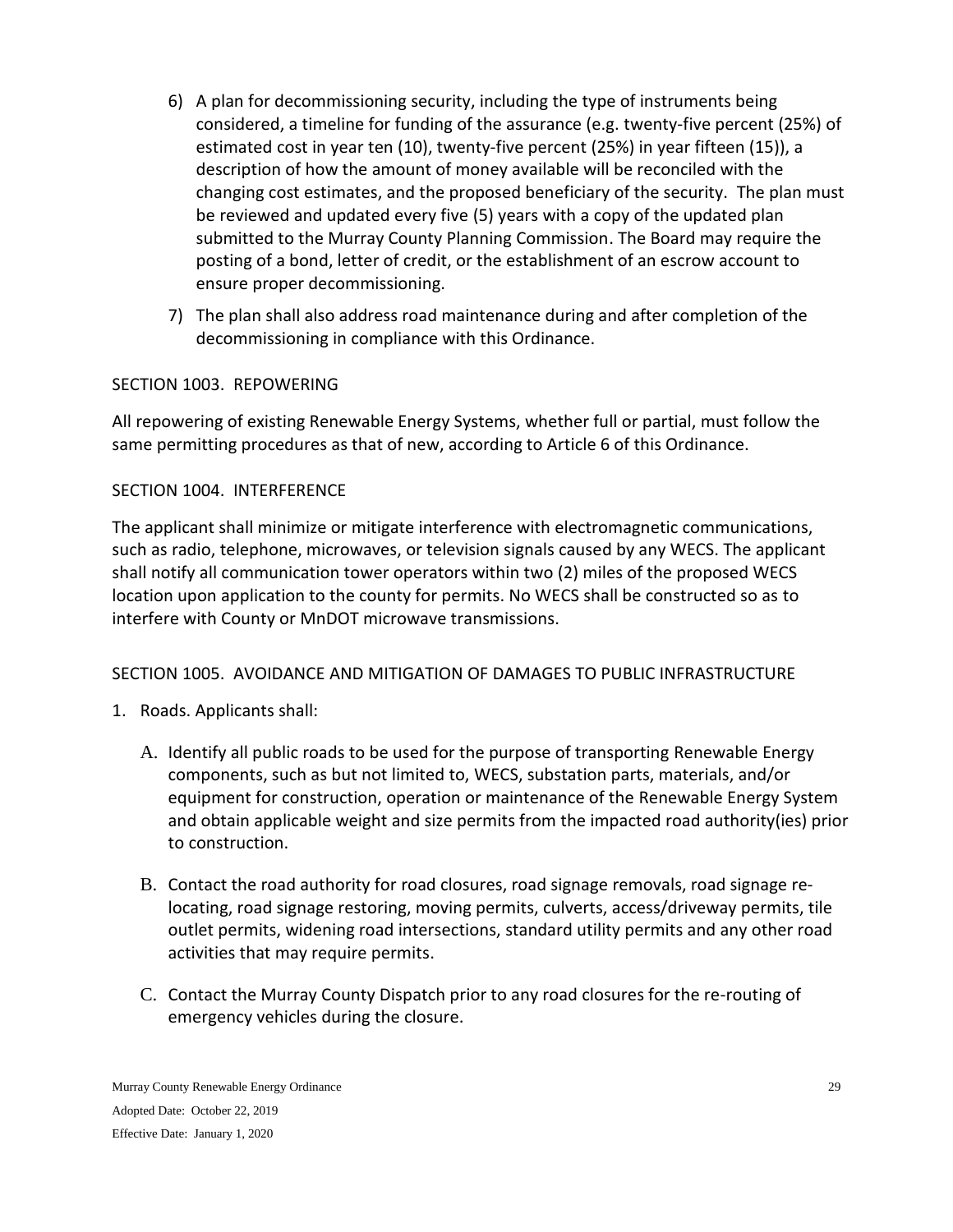- D. Contact the road authority to conduct an inspection of the road conditions of the haul routes on or prior to pre-construction meeting and after construction.
- E. Provide a Performance Bond to be held by the county until the Township and/or County road authority(ies) have provided the Murray County Auditor with a written release that all haul routes within their jurisdiction in Murray County have been returned to preconstruction condition.
- 2. Drainage System. The Applicant shall be responsible for immediate repair of damage to public and private drainage systems stemming from construction, operation, maintenance, or decommissioning.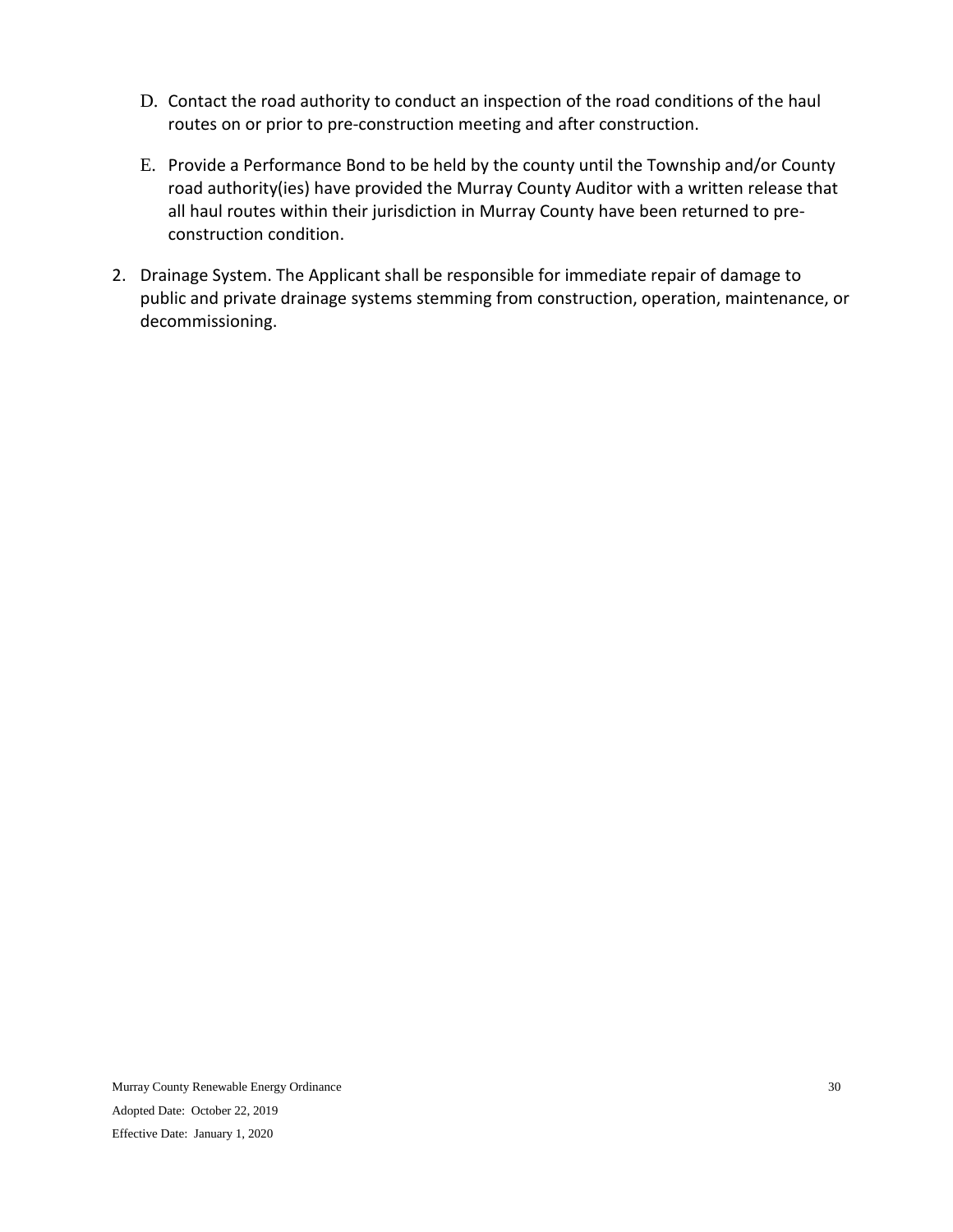#### <span id="page-30-0"></span>SECTION 1006. PRE-CONSTRUCTION MEETING

- 1. Applicant will conduct a Pre-Construction meeting prior to construction commencement with a written notice sent the following individuals a minimum of one week prior to said meeting:
	- A. Township Chairman
	- B. Murray County Highway Engineer and Ditch Inspector
	- C. Murray County Sheriff
	- D. Murray County Zoning/Environmental Administrator
	- E. Area Hydrologist, Minnesota Department of Natural Resources
	- F. Minnesota Pollution Control Agency
	- G. United States Farm Service Agency
	- H. Murray Soil & Water Conservation District
	- I. United States Fish & Wildlife Service
	- J. Minnesota State Historical Society
	- K. Two Planning Commission Members: Chair and County Board Representative
	- L. MnDOT

#### <span id="page-30-1"></span>SECTION 1007. ENERGY STORAGE SYSTEM

- 1. If the Renewable Energy System consists of some form of energy storage, adequate design must be provided to ensure all local, state, and federal requirements regulating energy storage have been met.
- 2. All energy storage structures must meet the required structure setbacks for the zoning district.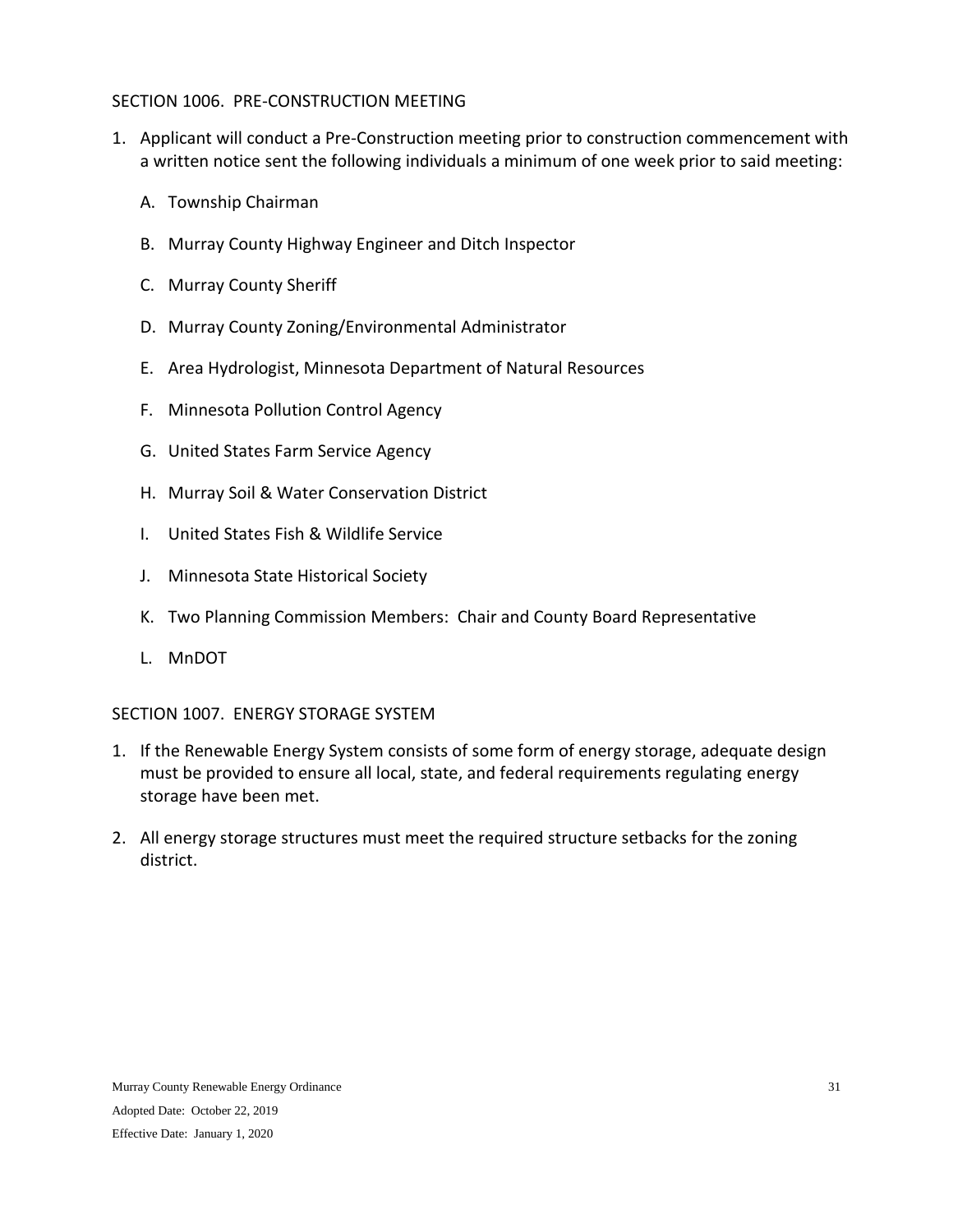## <span id="page-31-0"></span>**ARTICLE 11 ENFORCEMENT, VIOLATIONS, REMEDIES, PENALTIES AND FEES**

## <span id="page-31-1"></span>SECTION 1101. ENFORCEMENT, VIOLATIONS, REMEDIES, AND PENALTIES

Enforcement of this Ordinance shall be done in accordance with process and procedures established in Article 35 of the Zoning Ordinance.

#### <span id="page-31-2"></span>SECTION 1102. FEES

1. The fees for a zoning certificate, variance, amendment, or conditional use permit, shall be established by the Board. The Board may review and revise the fee schedule periodically. The Zoning Administrator shall issue the Zoning Certificate only after the fee has been paid and a determination has been made that the building plans, together with the application comply with the terms of this Ordinance and the Zoning Ordinance. Any person filing a petition for an amendment to this Ordinance or requesting a variance shall pay the prescribed fees according to the schedule established by the Board before any work proposed may commence. The fee is payable at the time of filing a petition and is not refundable.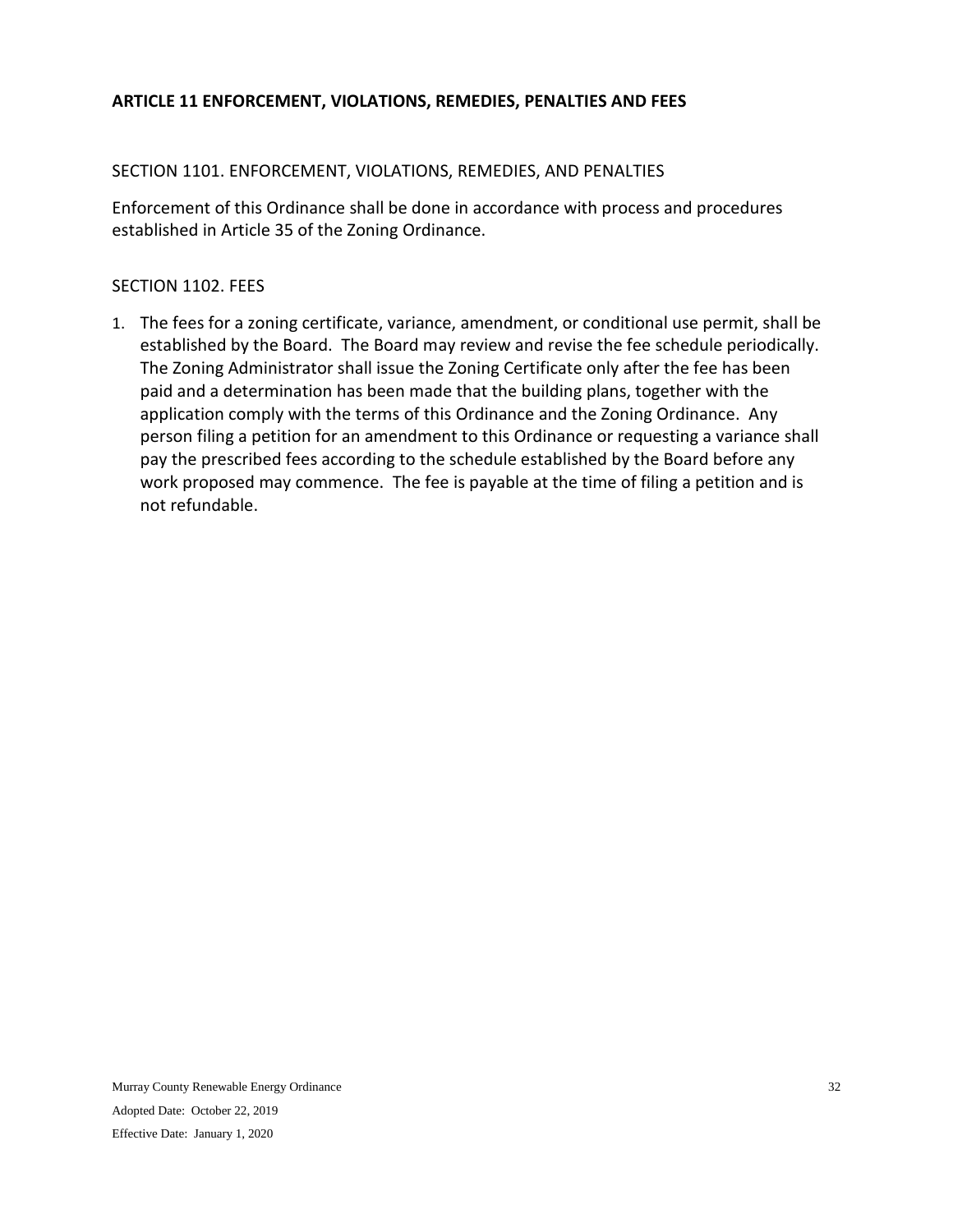#### <span id="page-32-0"></span>**ARTICLE 12 VALIDITY**

#### <span id="page-32-1"></span>SECTION 1201. VALIDITY

Should any article, section or provisions of this Ordinance be declared by a court of competent jurisdiction to be invalid, such decision shall not affect the validity of the Ordinance as a whole or any part thereof other than the part so declared to be invalid.